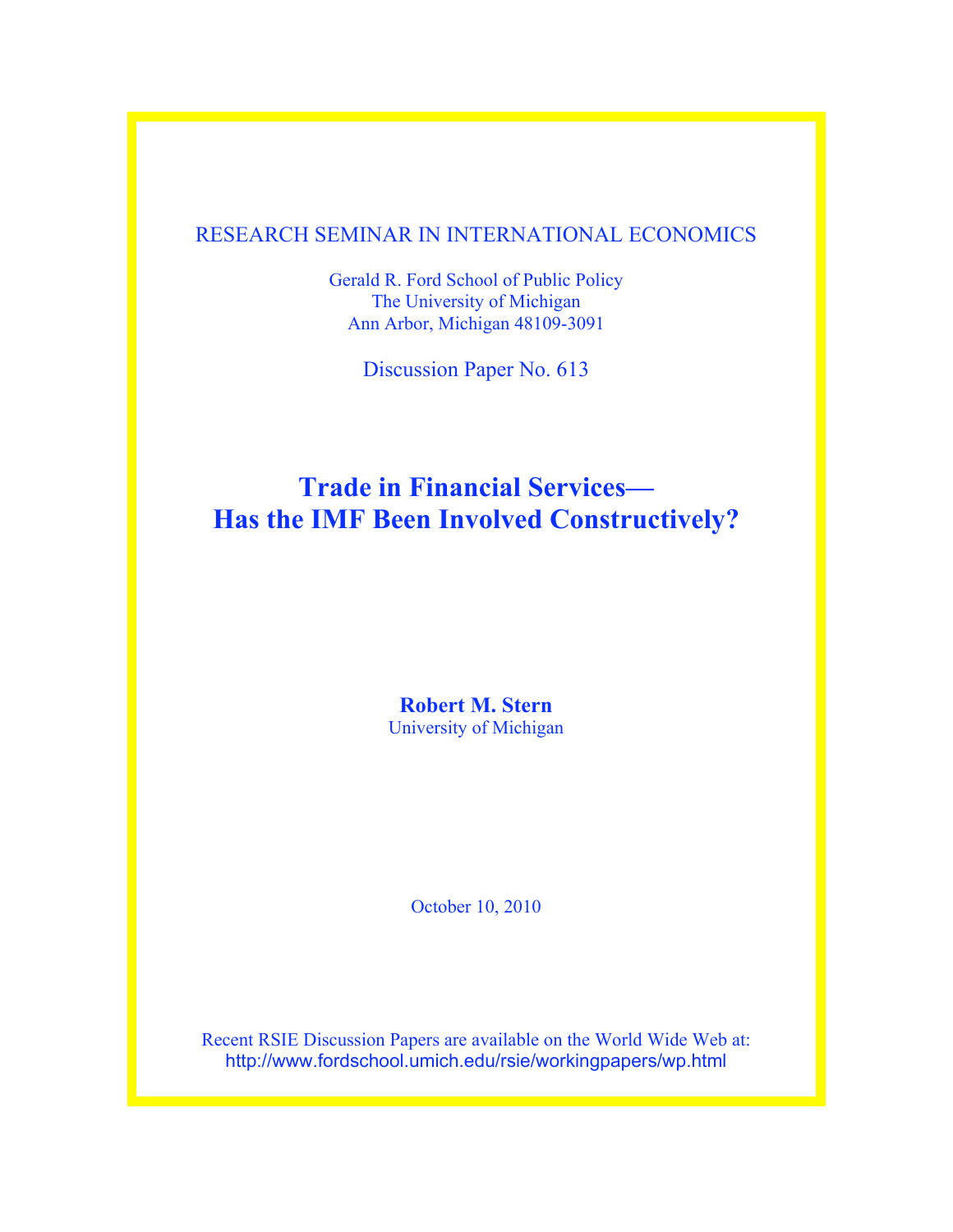Trade in Financial Services—Has the IMF Been Involved Constructively?

Robert M. Stern University of Michigan

#### Abstract

This paper considers the key policy issues related to liberalization of trade in financial services that the IMF should be concerned with, and the role the IMF has played in advising on policies related to trade in financial services in its bilateral and multilateral surveillance and conditionality attached to lending programs. IMF staff were generally aware of the literature and country experiences showing the benefits of financial liberalization. But Fund advice in support of liberalization can be best interpreted to be in support of country unilateral policy actions and the dynamics of the WTO accession process.

Key words: Trade Liberalization in Financial Services; IMF Surveillance and Conditionality

JEL Classification: E58; E65; F33: F53; G2; G13

October 10, 2010

Address correspondence to:

Robert M. Stern Gerald R. Ford School of Public Policy University of Michigan 735 S. State Street Ann Arbor, MI 48109-3091

E-mail: rmstern@umich.edu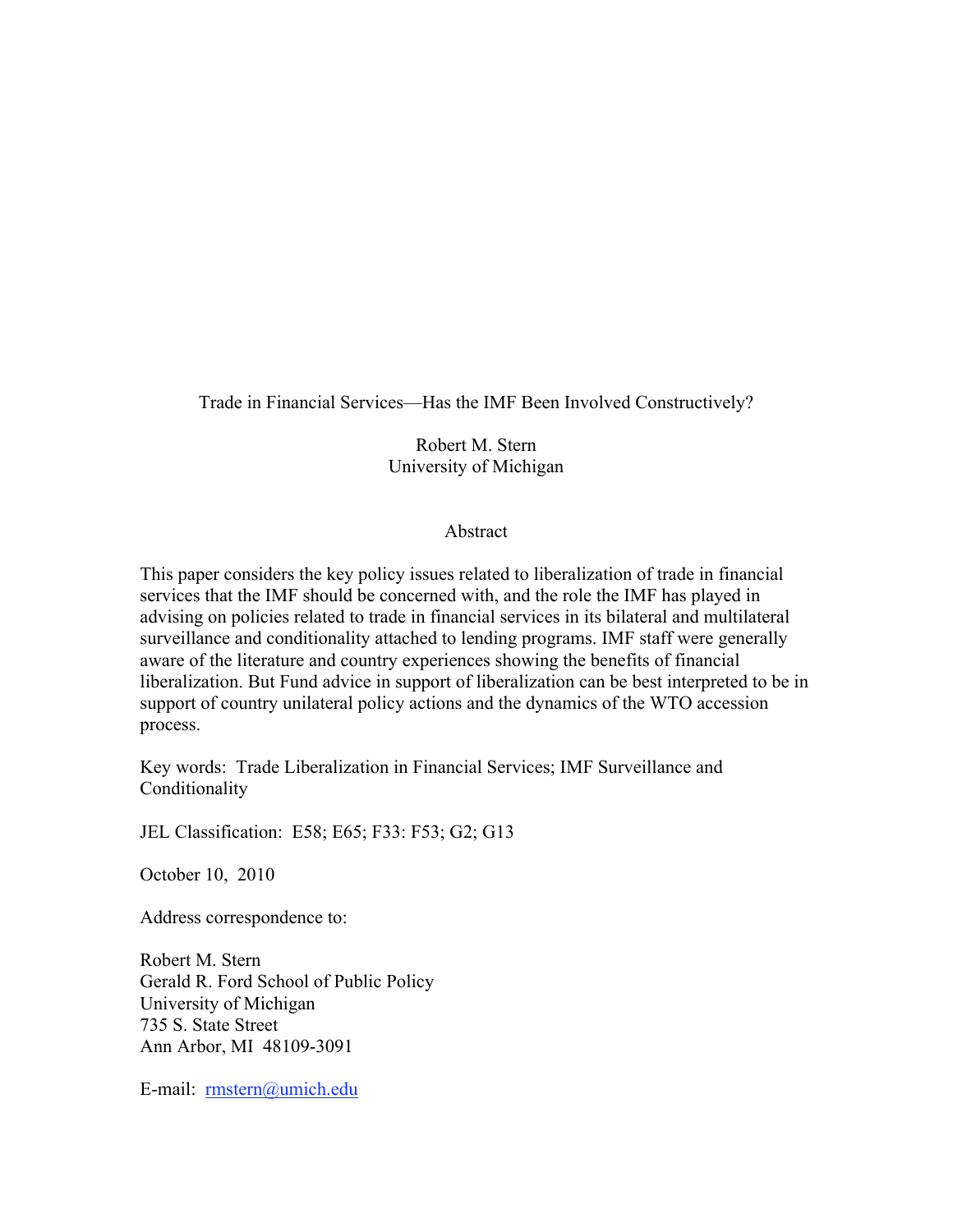#### **Trade in Financial Services—Has the IMF Been Involved Constructively?\***

#### **Robert M. Stern University of Michigan**

#### **I. INTRODUCTION**

Attention has focused especially in the past few years on the importance of issues concerning trade in services in light of the macroeconomic interests of the IMF. IMF (2005b) pointed to the critical role of services issues for competitiveness, the difficulties posed by limitations on the availability of data covering restrictions on services trade, and the indications that protection of service sectors is relatively high especially compared to that of manufactures.

In this context, this paper will describe/assess the following three broad issues:

- (i) What key policy issues related to liberalization of trade in services should the IMF be concerned with, and on what existing standards of evidence should the IMF base its approach(es) to these issues?
- (ii) What role has the IMF played in advising on policies related to trade in services in its bilateral and multilateral surveillance and in conditionality attached to lending programs?
- (iii) What is the overall assessment of the IMF's involvement in trade in services liberalization?

 $\mathcal{L}_\text{max}$ 

<sup>\*</sup>This paper has been adapted from Stern (2009), which is a Background Paper that is part of an evaluation by the IMF Independent Evaluation Office (IEO) to be found on the IEO website (http://www.ieoimf.org/eval/complete/eval\_06162009.html).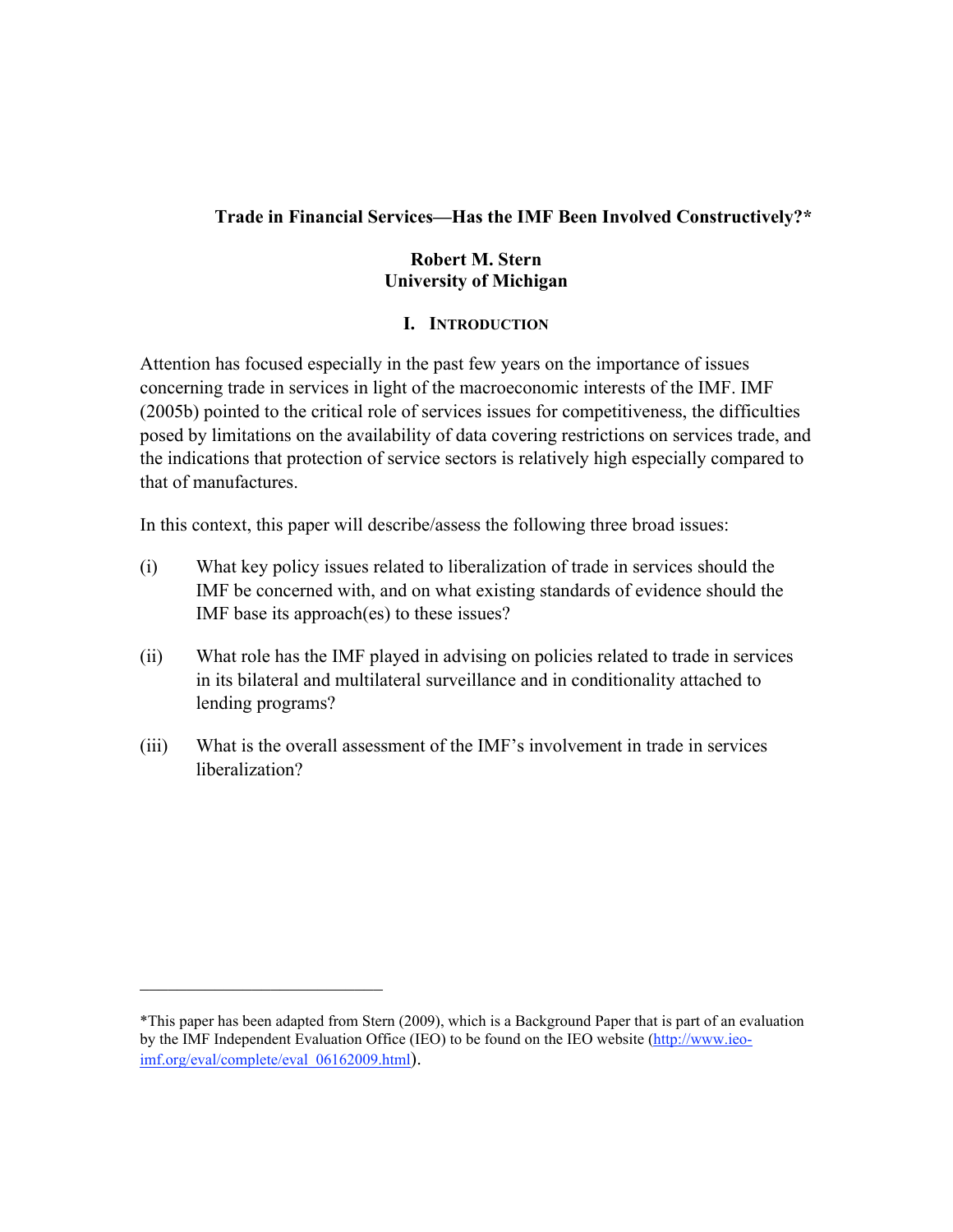In considering services, an obvious starting point is to note the characteristics of services, which are that they are intangible, invisible, and perishable, requiring simultaneous production and consumption. Goods, in contrast, are tangible, visible, and storable, and hence do not require direct interaction between producers and consumers. An indication

of the scope of services is provided in Box 1, which is based on the framework of the General Agreement on Trade in Services (GATS)—a component of the World Trade Organization (WTO).

It should be evident from the GATS categorization of services that, except for financial services, which will be the focus of this paper, most services do not come under the direct purview of the IMF and instead are subject to the rules and operational responsibilities of the WTO and the World Bank. This is not to say that nonfinancial services do not affect a country's macroeconomic conditions and policies. Rather, the point is that such effects may be primarily indirect in character and better left to the other international institutions.

The modes of delivery of international service transactions can be categorized as follows:

#### **Box 1. Scope of Services Covered in the GATS**

- 1. Business services
- 2. Communication services
- 3. Construction services
- 4. Distribution services
- 5. Educational services
- 6. Environmental services
- 7. Financial services
- 8. Health-related and social services
- 9. Tourism and travel-related services
- 10. Recreational, cultural, and sporting services
- 11. Transport services
- 12. Other services not elsewhere included
- *Cross-border trade (Mode 1):* services that are traded internationally across borders. An example is financial services provided by a bank in one country through mail or electronic means to a bank or consumers in another country.
- *Consumption abroad (Mode 2):* services that require the consumer to be in the location of the producer. Examples are when consumers from one country travel to another country to consume tourism or education services.
- *Commercial presence (Mode 3):* services that require commercial presence in the form of foreign direct investment. An example is a bank or insurance company owned by citizens of one country establishing a branch in another country.
- *Presence of natural persons (Mode 4):* services that require the temporary crossborder movement of workers. An example is the foreign employees of a foreign bank providing services on a temporary basis in a country.

A country's financial services sector consists of users and providers of financial services and the government agencies that regulate them. Financial services are defined in the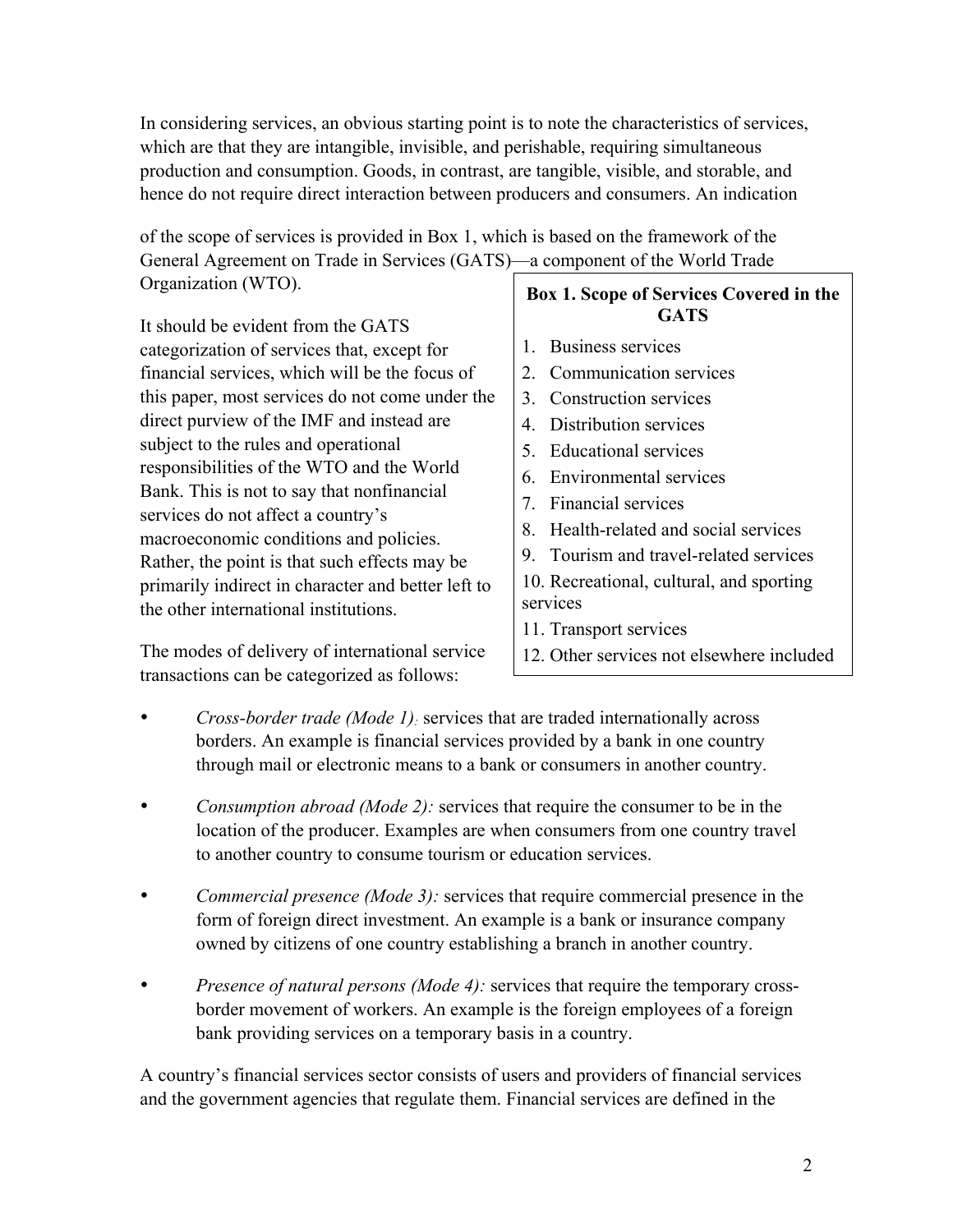GATS Annex on Financial Services to include two broad categories of services: (i) insurance and insurance-related services and (ii) banking and other financial services, such as financial trading, asset management, brokerages, settlement and clearing services, provision of financial information, and advisory services.<sup>1</sup>

## **II. LIBERALIZATION OF TRADE IN SERVICES: WHAT ARE THE ISSUES?**<sup>2</sup>

#### **Measuring Restrictiveness**

Barriers to trade interfere with the ability of firms from one country to compete with firms from another. This is true of trade in goods, where a tariff or nontariff barrier typically drives a wedge between the price of the good on the world market and its domestic price. This wedge, or tariff-equivalent, provides a convenient and often observable measure of the size of the impediment. In the case of services, however, such a simple measure is often not observable. Nonetheless, the concept of a tariff-equivalent is a useful way of quantifying a barrier to services trade even though it may be much harder to observe.

Since direct price comparisons of domestic and world prices of services are generally not observable, other means of inferring the presence and size of service barriers must be used. Some of these methods are direct, in asking governments or participants in services markets what barriers they impose or face. Though the answers they yield are usually only qualitative, indicating the presence or absence of a particular barrier but not its quantitative size or effect, such qualitative information takes on a quantitative dimension when tabulated by sector, perhaps with subjective weights to indicate severity. The result is a set of frequency measures of barriers to trade, recording what the barriers are and where.

An example of the foregoing type of measure is provided in Gootiiz and Mattoo (2008), who surveyed actual or applied trade policies in services for the World Bank in 2007 covering 32 developing countries and 24 OECD countries and the four modes of supplying financial services (banking and insurance), telecommunications, retail distribution, transport, and professional services.<sup>3</sup> For each sector and mode of supply, the openness of policy towards foreign suppliers was mapped on a 5-point scale, ranging from no restrictions to highly restricted. The sector results were aggregated across modes of supply, based on weights reflecting judgments of the relative importance of the

 $1$  http://www.wto.org/english/tratop\_e/serv\_e/10-anfin\_e.htm.

<sup>&</sup>lt;sup>2</sup> This section is adapted in part from Deardorff and Stern (2008), and draws on Gootiiz and Mattoo (2008).

 $3$  The sectors were further disaggregated into banking (retail and merchant), insurance (life, nonlife, and reinsurance), road transport, railway shipping, maritime shipping and auxiliary services, air transport (freight and passengers), accounting, auditing, and legal services.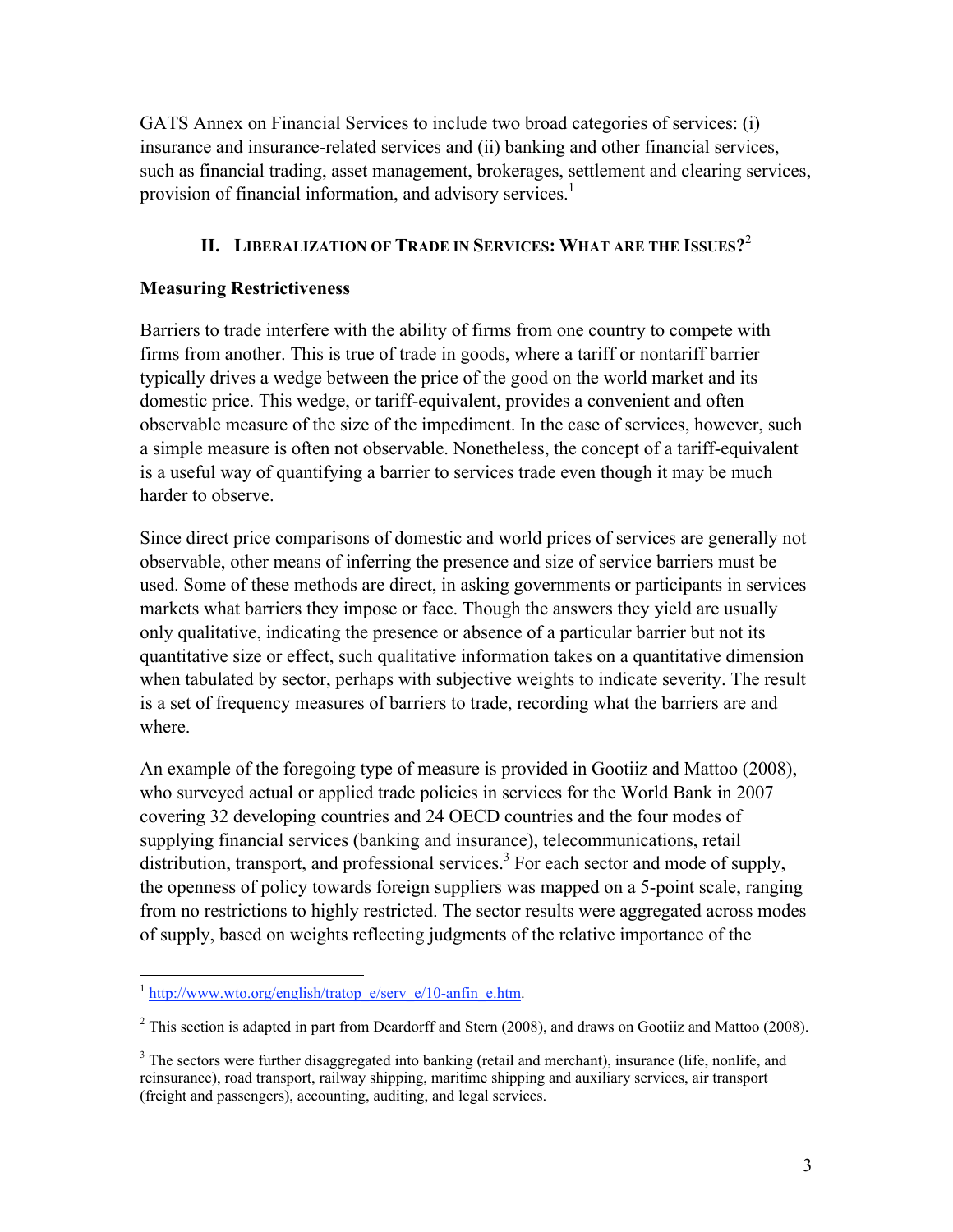different modes. Sector restrictiveness indices were then aggregated using sector GDP shares, and country income-group indices were aggregated using GDP weights for the component countries.

The 2007 World Bank survey contained a number of specific questions on the different services and modes. $4$  For example, with regard to financial (banking) services, mode 3 (establishing commercial presence), the survey asked: (i) for greenfield investments, whether foreign banks were permitted to enter as a branch or as a locally incorporated subsidiary; (ii) for entry through acquisition or joint ventures, whether foreign banks could enter the market by acquiring part or all of a local private bank, state-owned bank, or joint venture; the maximum ownership permitted to a single foreign bank; the maximum aggregate foreign investment permitted; and whether a foreign bank could acquire the controlling stake; (iii) if a license was required to establish commercial presence; whether the criteria to obtain a license were publicly available; whether fulfillment of the criteria would ensure that a license was granted; whether the licensing criteria differed between foreign and domestic banks; if the number of licenses was fixed, whether this restriction applied only to foreign banks, and on what basis the licenses would be allocated. Other survey questions that related to banking services addressed regulation, treatment of foreign banks that have a commercial presence, and cross-border trade. A similar set of questions covered the various forms of insurance services.

As of March 2009, the detailed country results were not yet available. But from the aggregated results reported in Gootiiz and Mattoo (2008) it seems that, on the whole, trade in financial services was relatively restricted, particularly in non-OECD countries. Thus, the liberalization of trade in financial services may be disproportionately a developing country/emerging market issue.

Deardorff and Stern (2008) provide illustrations of the specific restrictions applied to banking services and the calculation of restrictiveness indexes for several developing and industrial countries, based on the work of McGuire and Schuele (2000). They also review studies of this type for a number of other sectors and provide a conceptual discussion and illustrations of price-impact and quantity-impact measurements and econometric specifications and estimation, estimates of services barriers based on gravity models, and financial-based measurements. In addition, they discuss how tariff-equivalent and priceimpact estimates of services barriers can be incorporated into computational general equilibrium models in order to analyze the economy-wide effects of these barriers. Finally, they set forth a number of principles and recommended empirical procedures for

 $\frac{1}{4}$ <sup>4</sup> The questionnaires are available on the World Bank's website: http://econ.worldbank.org/WBSITE/EXTERNAL/EXTDEC/EXTRESEARCH/EXTPROGRAMS/EXTTR ADERESEARCH/0,,contentMDK:20540747~menuPK:791346~pagePK:64168182~piPK:64168060~theSit ePK:544849~isCURL:Y,00.html.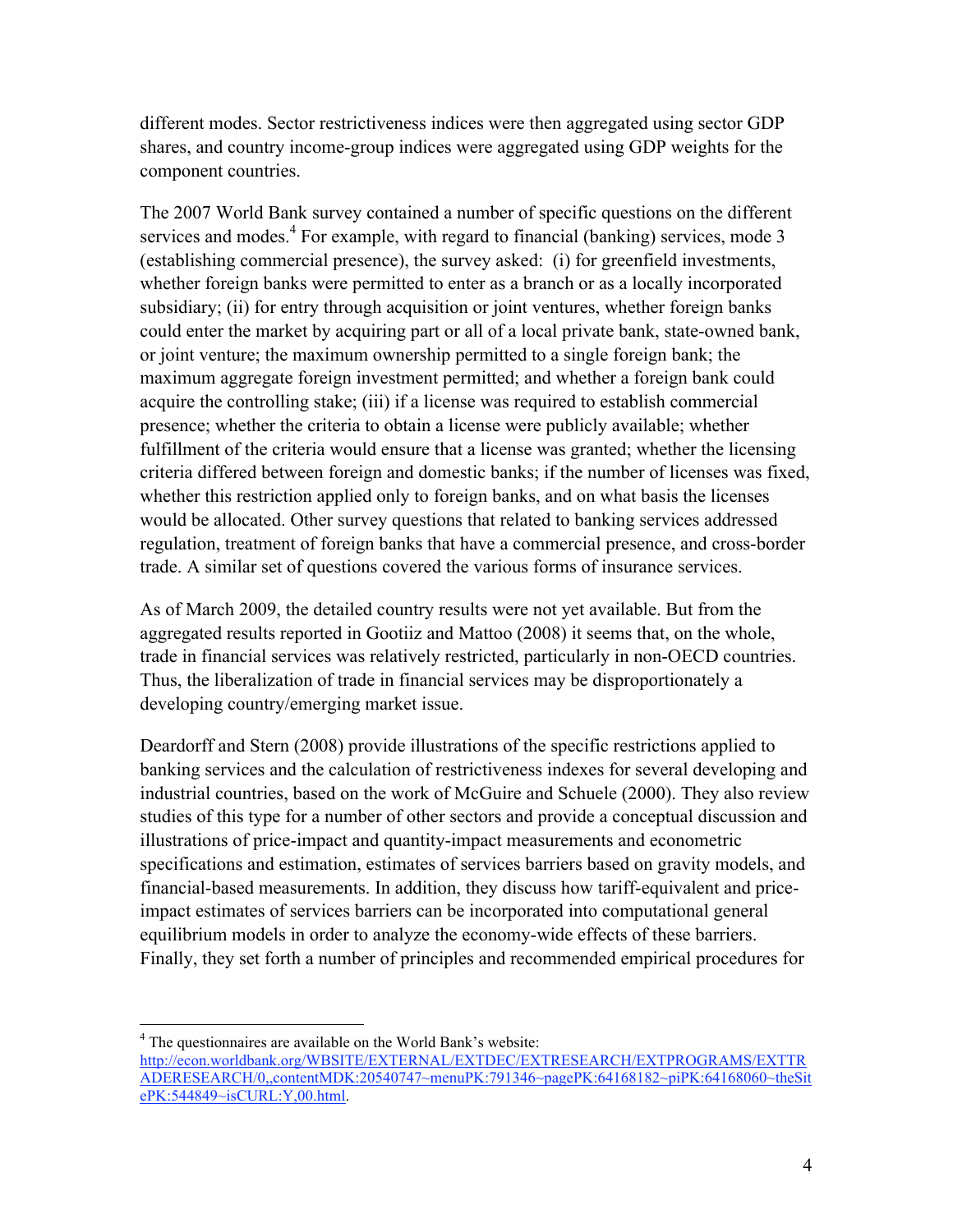measuring services barriers and for assessing the consequences of their liberalization (Box 2).

The survey work being conducted by the World Bank together with the presentation and illustrations of methodologies for the measurement of services barriers (Deardorff and Stern, 2008) suggest that it would be feasible for Fund staff to undertake the measurement of financial services barriers and/or to carry out econometric analysis of the economic effects of these barriers and the benefits from liberalization for a number of IMF members. Because it would be necessary to construct measures of existing financial services barriers for individual countries, such analysis would be best suited for inclusion in the IMF Selected Issues Papers (SIPs) for its periodic Article IV consultations.

## **Liberalization of Financial Services and the Capital Account**

Liberalizing financial services essentially involves deregulating domestic policies and institutions. There are several dimensions to the regulatory process, including: the withdrawal of government intervention through, for example, privatizing state-owned banks, freeing key prices like interest rates to be market-determined, and removing restrictions on the activities that banks can offer. A further dimension is the strengthening of domestic financial institutions and markets, so as to increase the efficiency with which funds are channeled from depositors and investors to borrowers and issuers.

More particularly, the liberalization of financial services refers to the removal of quantitative or qualitative regulations that limit (domestic or foreign) market entry or foreign commercial presence or that involve relatively high costs of doing business and as a result effectively make foreign entry unprofitable. Changes in host-country regulations that liberalize domestic financial markets can facilitate greater cross-border trade in financial services and the entry of foreign financial services providers under modes 1-4 as applied to financial services.

#### **Box 2. Principles and Recommended Procedures for Measuring Services Barriers and for Assessing the Consequences of their Liberalization<sup>1</sup>**

# *Principles:*

- 1. Most barriers to trade and investment in services take the form of domestic regulations, rather than measures at the border.
- 2. No single methodology is sufficient for documenting and measuring barriers to trade in services. Instead, investigators need to draw upon all available information, including both direct observation of particular barriers and indirect inference of barriers using data on prices and quantities.
- 3. Because of the special role of incumbent firms in many service industries, regulations do not need to be explicitly discriminatory against foreign firms in order to have discriminatory effects.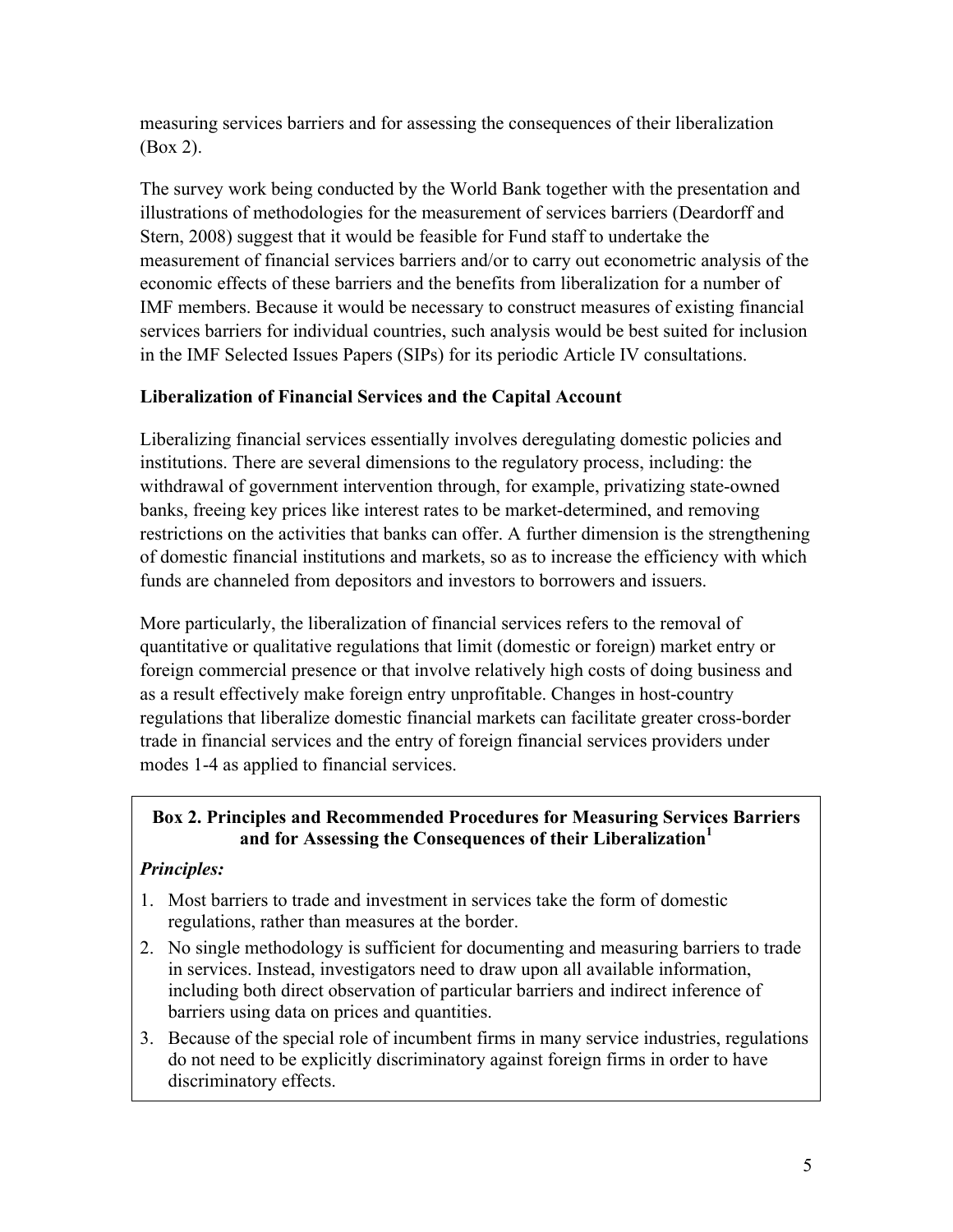#### *Procedures:*

- 1. Collect the details of domestic regulations and related policies affecting services firms in the countries, including the manner in which they apply to foreign versus domestic firms, plus quantitative details of their application, such as any percentage or dollar limits that they impose. (Ideally, this information should be collected by systematic surveys of governments and/or firms. However, it may also be possible to infer it less directly from documents prepared for other purposes, such as the commitments that governments made to the GATS in the Uruguay Round and subsequent negotiations.)
- 2. For each type of regulation or policy, define degrees of restrictiveness and assign scores to each, ranging from zero for least restrictive to one for most restrictive.
- 3. Construct a measure of restrictiveness by weighting the scores from step 2 based on judgments of the relative importance of each policy using a statistical methodology such as factor analysis to identify the weights or by designing proxy measures, such as dummy variables, to represent particular restrictions. The resulting measures can then be used for reporting the presence and importance of barriers across industries and countries, as well as for providing an input to subsequent analysis.
- 4. Convert the measures of restrictiveness from step 3 into a set of tariff-equivalents by one or more of the following methods:
	- (a) Assign judgmental tariff-equivalent values to each of the component measures, representing the percentage taxes on foreign suppliers to which each component is thought to correspond at their most restrictive levels.
	- (b) Use data on prices and their determinants as the basis for a regression model that includes an index or other measures of restrictiveness and that estimates the effect on prices.
	- (c) Use data on quantities produced or traded as the basis for a regression model that includes an index or other measures of restrictiveness and that estimates the effect on quantities. This estimate can then be converted to tariff-equivalents using an assumed or estimated price elasticity of demand.
- 5. Use an index or other measures of restrictiveness or the tariff equivalents constructed above as inputs into a model of production and trade in order to ascertain the effects of changes in the barriers to which they correspond. The appropriate model for this purpose depends on whether sectoral or economy-wide policy changes are to be analyzed. For economy-wide policy changes, the model should be a general equilibrium one, incorporating the full effects of barriers across sectors and countries.

<sup>1</sup>Source: Deardorff and Stern (2008).

 $\mathcal{L}_\text{max}$  , where  $\mathcal{L}_\text{max}$  , we have the set of  $\mathcal{L}_\text{max}$ 

Trade in financial services also entails certain GATS obligations with regard to ensuring transparency of regulatory measures, adhering to nondiscrimination according to the most favored nation principle; and making commitments to provide for market access and national treatment for foreign services providers. GATS commitments are not intended to compromise the ability of governments to pursue sound regulatory and macroeconomic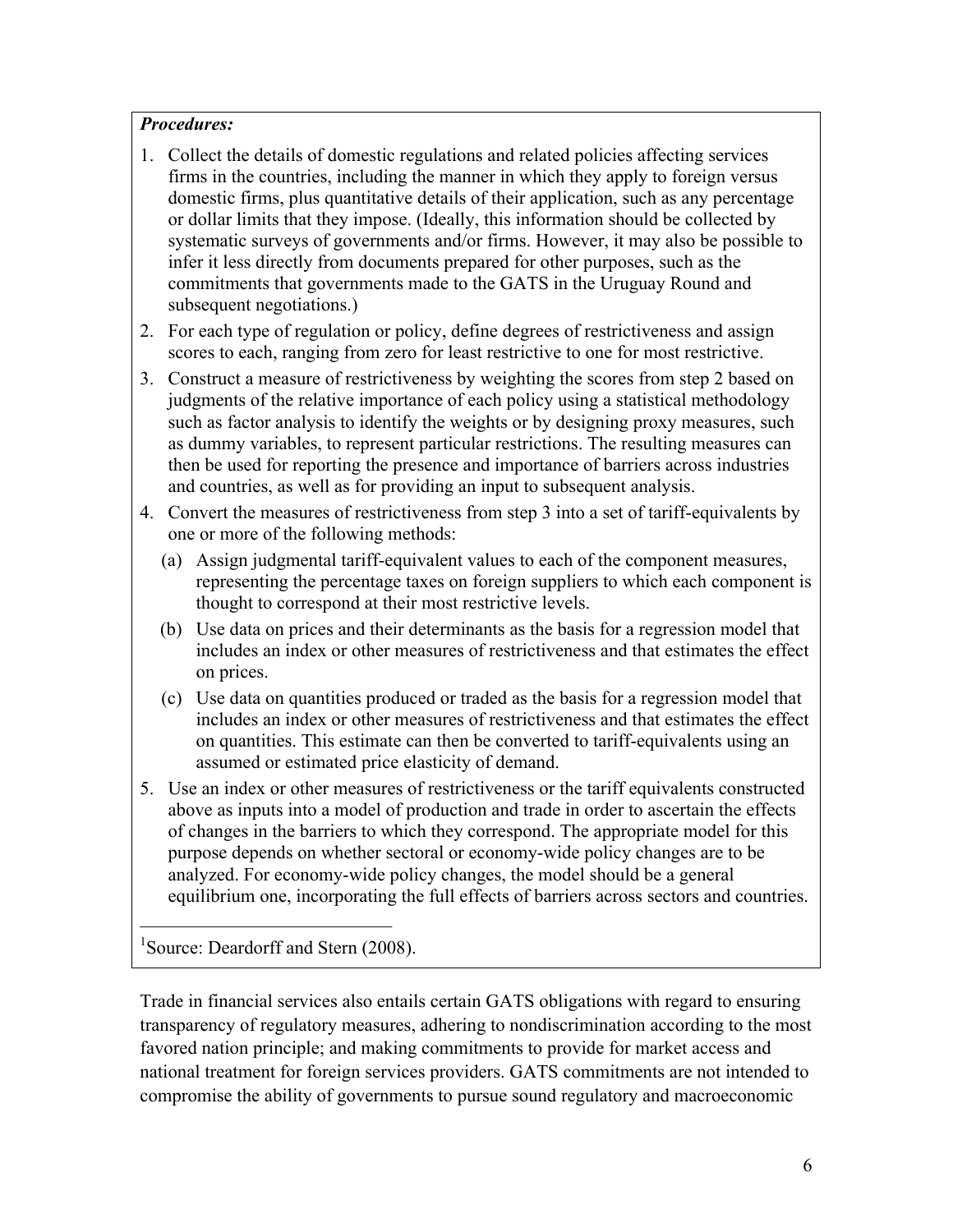policies. In particular, GATS commitments allow considerable freedom to achieve such domestic economic objectives as prudential regulation and macroeconomic policy.

Once a country has made formal commitments with regard to liberalizing trade in financial services, the IMF is constrained to avoid advising the country authorities to liberalize slower or less (except for prudential reasons) though the IMF can advise the authorities to liberalize faster or more. Country commitments under the GATS may constrain IMF options for advising member countries on liberalization of trade in financial services. Such constraints will depend on the extent to which individual countries may have limited the opening of their financial sectors in the context of the liberalization that was to be undertaken in the Uruguay Round. Also, countries engaged in the process of WTO accession are often requested by other WTO members to implement liberalization covering various aspects of their financial services at different intervals of time. The WTO accession process may therefore constrain the advice on financial liberalization that the IMF may offer to member countries.

Policy reforms that free up the cross-border supply of financial services and market entry for foreign financial services providers are likely eventually to require loosening of restrictions on at least some forms of capital flows. This interrelationship often raises fears about the impact of increased competition, loss of autonomy, and the potential increased volatility of capital flows.<sup>5</sup> The interaction between capital controls and opening the market to foreign financial services providers arises when domestic financial services transactions involve international capital account transactions. While it is possible for some international transactions in financial services to take place without cross-border capital flows, the presence of capital controls may substantially reduce the freedom of firms and households to buy financial services more cheaply from more diversified sources of funds. This may in turn discourage foreign services providers from entering an economy. Opening the capital account, therefore, although a distinct issue from that of financial services policy reform, will sooner or later become an issue to be faced.

In principle, domestic regulatory reform and services liberalization can be seen as precursors of capital account liberalization. A sound and diverse financial system will better intermediate volatile international capital flows. But there may not be a one-sizefits-all approach to sequencing financial services liberalization and capital account liberalization.<sup>6</sup> It is important in any event to note that GATS commitments may not

 $\frac{1}{5}$ <sup>5</sup> See Ocampo and Stiglitz (2008) and the IMF publications and working papers in Stern (2009, Annex Tables A1.3 and A3.1) for discussion of the liberalization experiences of a number of emerging market economies.

<sup>&</sup>lt;sup>6</sup> If a country fully liberalizes its capital account in an atmosphere of macroeconomic instability and/or poor banking regulation and supervision, it may be more vulnerable to crises. Conversely, if a country uses capital controls to achieve prudential regulation, its financial system may remain weak. Argentina and Thailand are examples of countries that fully liberalized their financial systems, including their capital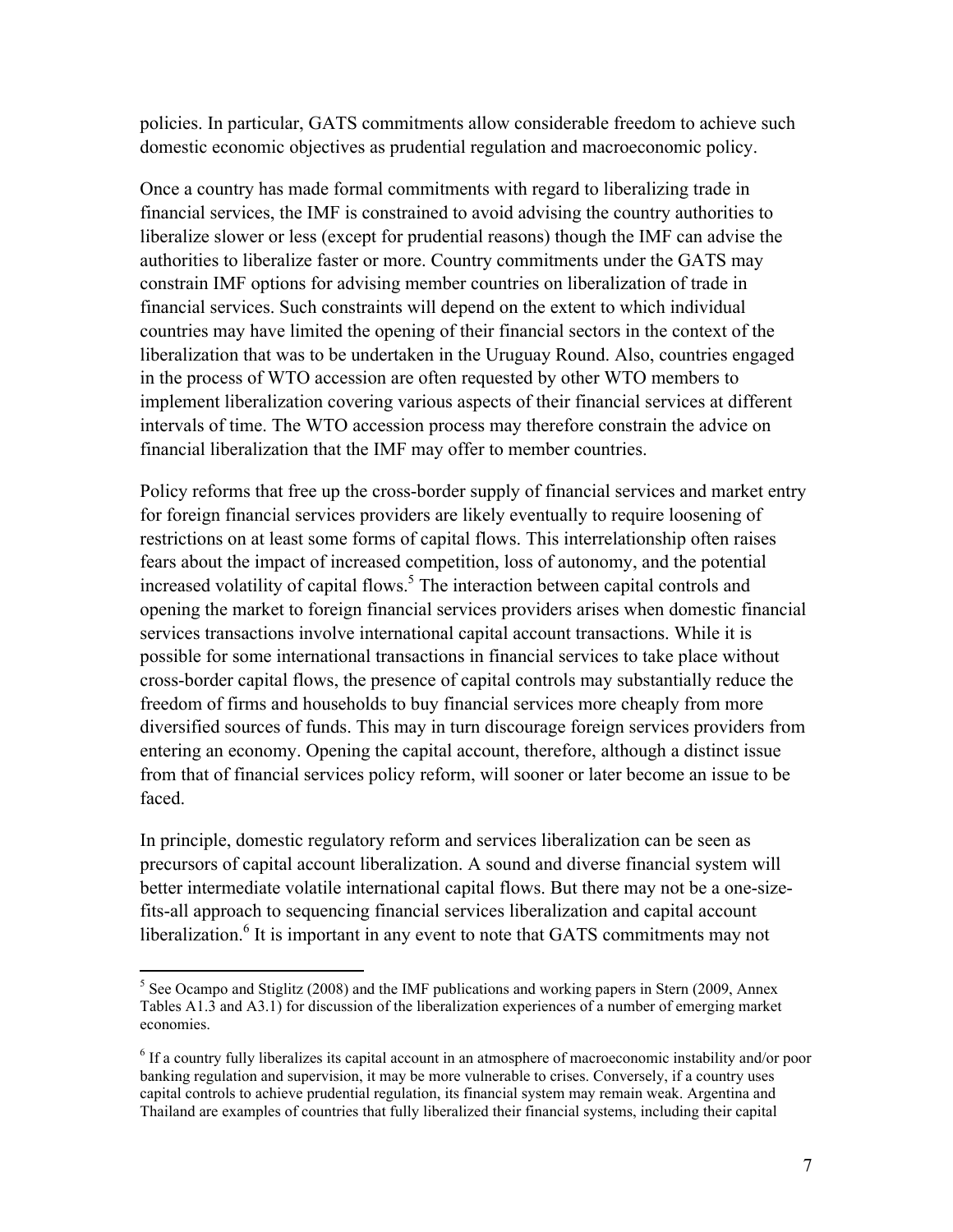oblige a country to allow international capital mobility, and the Fund may wish to exercise caution in pressing for open capital accounts in view of the potential volatility of capital flows.

#### **Benefits and Costs of Financial Liberalization**

While the current international financial turmoil strongly suggests some serious problems in the functioning and efficacy of financial institutions in many countries, it is important not to lose sight of the potential benefits that may be realized from financial services liberalization. These costs and benefits have been identified in a growing literature, which is provided in Stern (2009, Annex 3, Table A3.2). The following discussion summarizes salient conclusions pertinent to IMF objectives.

Some of the benefits of liberalization of trade in financial services involve macroeconomic outcomes and overall financial sector issues that fall within the purview of the  $IMF<sup>7</sup>$ 

- The prospect of financial liberalization may provide a catalyst for domestic reform by creating a constituency for improved regulation and supervision, better disclosure rules, and an improved legal and regulatory framework that can be put into place before foreign institutions are permitted to operate in the country.
- The prospect of financial liberalization may also provide a catalyst for greater regulatory transparency and strong prudential supervision by making information about laws, regulations, and administrative guidelines more readily available to all current and prospective market participants, including both domestic and foreign financial institutions.
- The robustness of the domestic financial system to shocks may be enhanced by foreign banks that can draw on their parent organizations if additional funding and capital are needed.
- Access to international capital may be facilitated and the amount of saving available for productive investment augmented.

accounts, in an atmosphere of macroeconomic instability (Argentina) and poor bank regulation and supervision (Thailand). In contrast, India has demonstrated a cautious, phased approach to capital account liberalization.

<sup>7</sup> Several IMF publications pick up on many of these issues, including IMF (2000a) especially Chapter VI ("The Role of Foreign Banks in Emerging Markets"); IMF (2007a) especially Chapter III ("The Globalization of Financial Institutions and Its Implications for Financial Stability"); and IMF (2007b) especially Chapter 3 ("Sustaining Financial Development in Emerging Europe"). Also see Stern (2009, Annexes 1 and 3).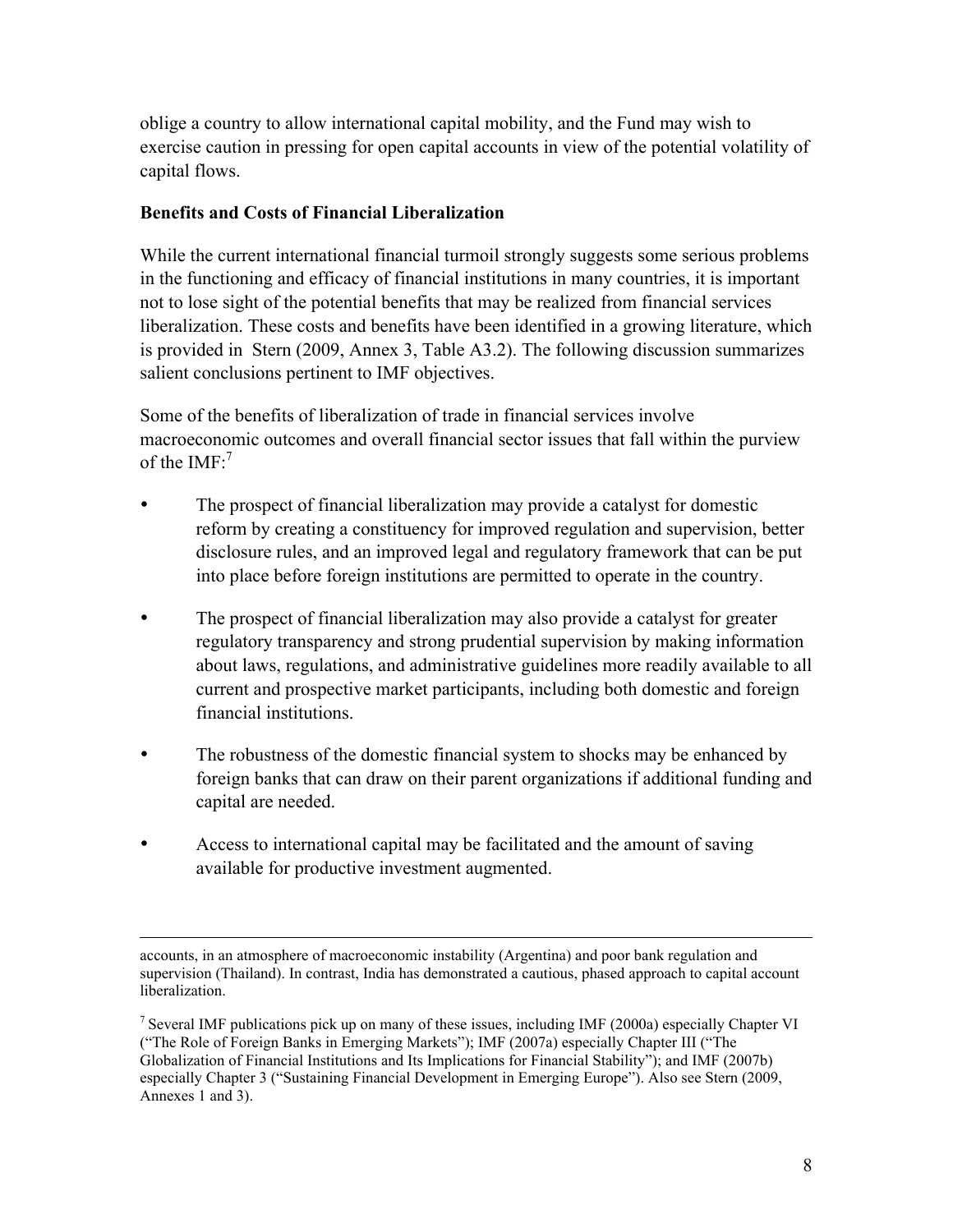Other potential benefits appear to fit more into the mandate of the World Bank:

- Increased domestic competition may improve the quality of services and widen the range of choice, in the form of access to new services channels, faster access to services, better credit assessment procedures and information gathering techniques, wider choice of products and vendors, and easier and more effective diversification of risk.
- New skills, products, and technologies may be diffused into the domestic financial system, assisting its modernization.

By the same token, financial-services liberalization may entail certain economic risks and uncertainties:8

- Liberalization may not yield a more stable source of credit for domestic borrowers. If foreign bank entry is accompanied by reduced barriers to capital outflows, banks may use funds raised in the domestic market to undertake external lending so that domestic borrowers may not have the same degree of access to domestic savings as before liberalization. Another risk is that foreign banks might shift funds abruptly from one market to another as they perceive changes in risk-adjusted returns. In particular, internet banking may be a source of instability as financial turmoil in one country may have significant spillover effects in other countries.
- Especially in the early stages of liberalization, foreign banks may "cherry-pick" the most desirable markets and customers, leaving the domestic banks with higher-risk assets and customers. Foreign banks may only service profitable market segments, leaving aside retail banking in rural areas
- Foreign banks are perhaps more likely to "cut and run" during financial crises.
- Depending on the banking structure, foreign banks may encourage the development of oligopolistic, rather than competitive, banking structures.
- Foreign banks may not guarantee safety and soundness, especially if they have questionable ownership links with other international banks and are not subject to close monitoring in the host country.
- Establishing clarity in how foreign banks or banking service providers are supervised is highly complex owing to differing supervision practices for foreign-

 <sup>8</sup>  ${}^8$  In addition to considering the potential economic benefits and costs of foreign banking, it is important to consider their social impact. Foreign banks may not give priority to issues of poverty alleviation and the access of low-income and rural-based savers and borrowers to financial services.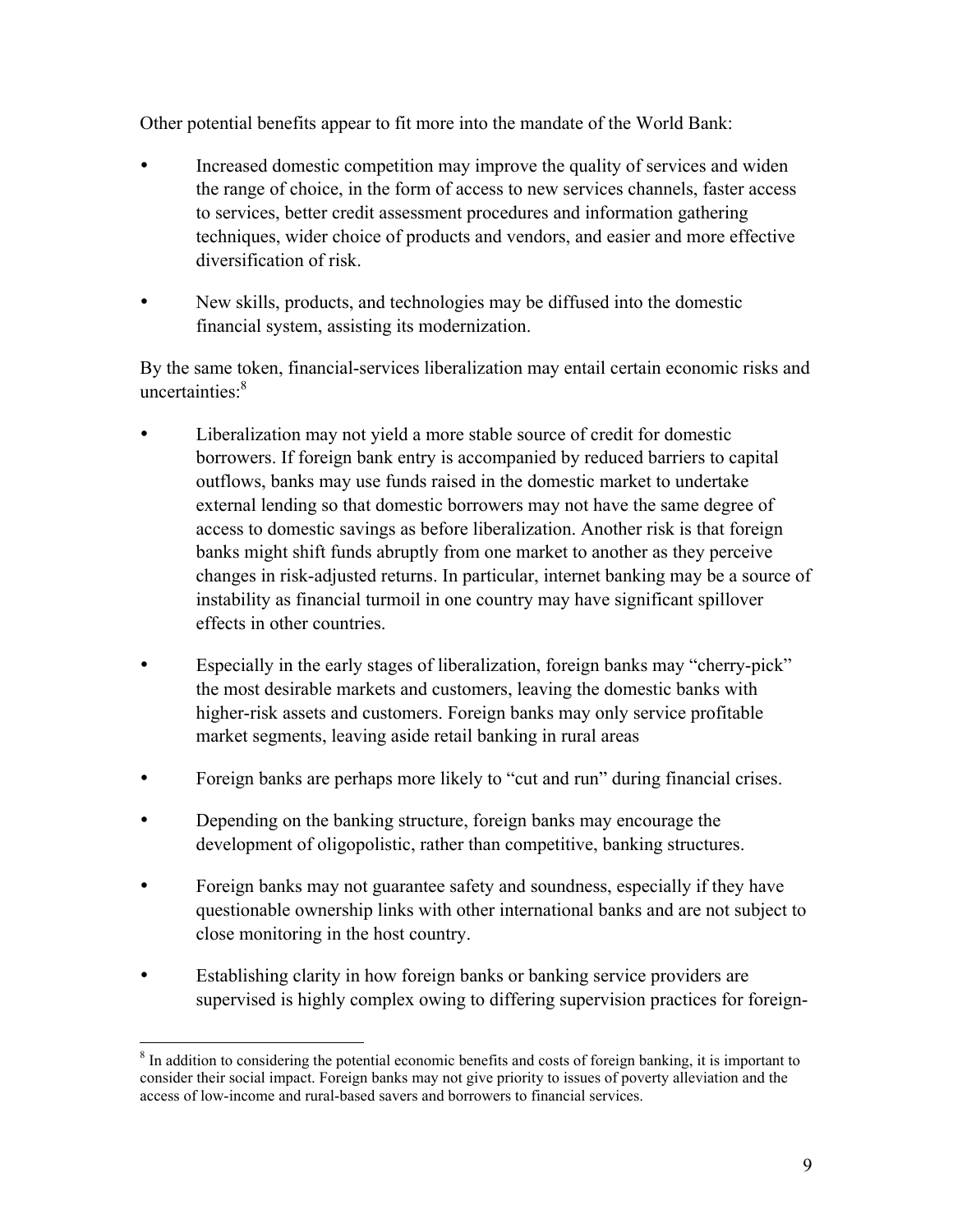owned subsidiaries, branches of foreign banks, and banking services provided by foreign banks. These differences create scope for regulatory arbitrage, regulatory overlap, and imprecise boundaries between the domestic and foreign accounts and activities of banks.

#### **Fund Guidance and Advising for Financial Liberalization**

The foregoing discussion suggests that the IMF needs to consider a number of key issues when countries are planning to reduce or remove barriers to trade in financial services or when financial services markets may already be open to varying degrees:

- The adequacy and transparency of existing and prospective regulation of the financial sector.
- The stability of sources of credit to host-country financial institutions and residents, including in times of crisis.
- Effects of financial liberalization on the structure, stability, and efficiency of banking or the financial sector more generally.
- The risks that foreign institutions may cherry-pick the most desirable markets and customers.
- The adequacy and clarity of supervision of financial institutions operating across national borders.

There are further considerations that the IMF should take into account in its advisory capacity to member countries:

- The need for adequate data on restrictions on trade in financial services, taking into account difficulties in collecting and interpreting such data.
- The development and implementation of partial and general equilibrium models that take account of the country's major sectoral characteristics. This would require the construction of comprehensive databases; estimation of the pertinent parameters that reflect the responses of economic agents to the reduction and/or elimination of financial services barriers in a global context; and assessment of changes in economic welfare resulting from liberalization of trade in financial services.
- For IMF members that are parties to preferential trade agreements (PTAs) that cover their financial services sectors, modeling efforts should be adapted to reflect the potential impacts of the preferential existence or removal of financial services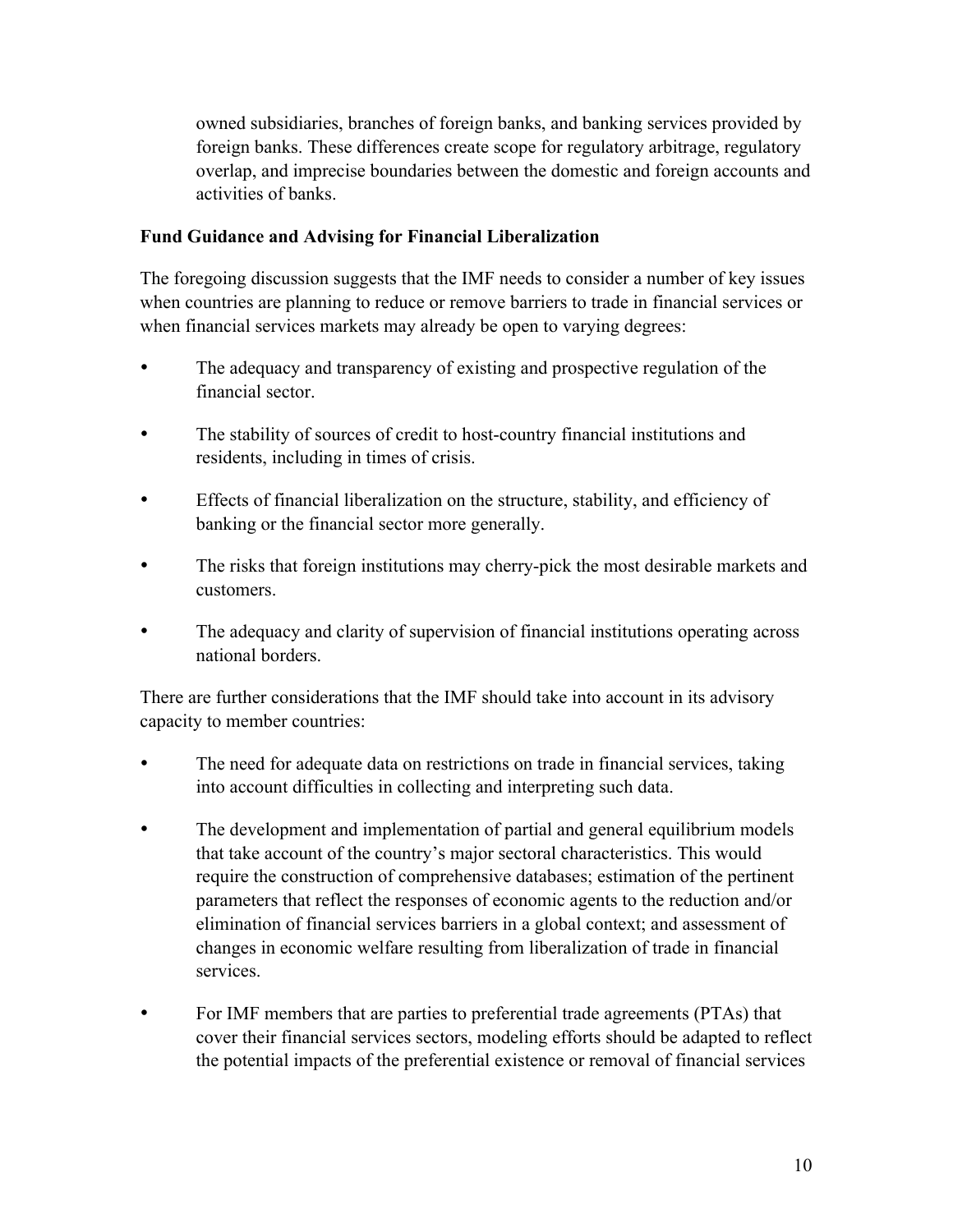barriers, including the effects on financial services trade and associated changes in the economic welfare of PTA members and nonmembers.<sup>9</sup>

#### **III. IMF INVOLVEMENT IN LIBERALIZATION OF FINANCIAL SERVICES TRADE ISSUES**

This section addresses the role that the IMF has played in advising on policies related to the liberalization of financial services trade in its bilateral and multilateral surveillance and in conditionality attached to lending programs*.* The analysis is based on official reports, background papers, and other source materials provided by the IEO evaluation team for a selected set of economies chosen by the IEO. The focus is on the way that IMF missions may have helped countries prepare for liberalization and how good or appropriate the IMF's advice was on the scope and pace of liberalization per se. The country studies are therefore intended to illustrate when the IMF played an appropriate and useful role, and when it fell short of the role it could or should have played. Conclusions will be drawn as to whether the IMF approach to financial services trade liberalization during the evaluation period, 1996 to 2007, seems to have been well thought out and broadly consistent with best practice.

#### **Evolution of Article IV Surveillance of Trade in Financial Services**

Before turning to the country studies, it is useful to provide a broad overview of the record of the IMF's advice across its entire membership through bilateral surveillance and program conditionality on financial services trade liberalization. Stern (2009, Annex 1) analyzes systematically the IMF's advice in the area of trade in financial services, based on a review of Article IV staff reports for three years: 1996, 2000, and 2006. The results in Stern (2009, Annex Table A1.1) are intended to serve as proxy to represent the whole evaluation period, 1996 to 2007.

Although IMF Executive Board guidance in 2002 encouraged greater surveillance of trade in services, in view of its increasing significance and the impact of services trade negotiations on the role and mission of the Fund (IMF, 2002a), trade in financial services did not receive a great deal of advisory attention from IMF staff during the evaluation period (Stern, 2009,Annex Table A1.1). Thus, more than four-fifths of the staff reports for the three discrete years 1996, 2000, and 2006 were either silent on issues on trade in financial services or simply provided a factual description without any accompanying staff advice or recommendations. Nonetheless, there is evidence of gradual improvement: though in 1996 almost 90 percent of the staff reports in 1996 contained no reference to issues of trade in financial services, by 2006 this proportion had fallen closer to 80 percent.

<sup>-&</sup>lt;br>9  $9$  In this connection, see Roy, Marchetti, and Lim (2007); and Hoekman (2008).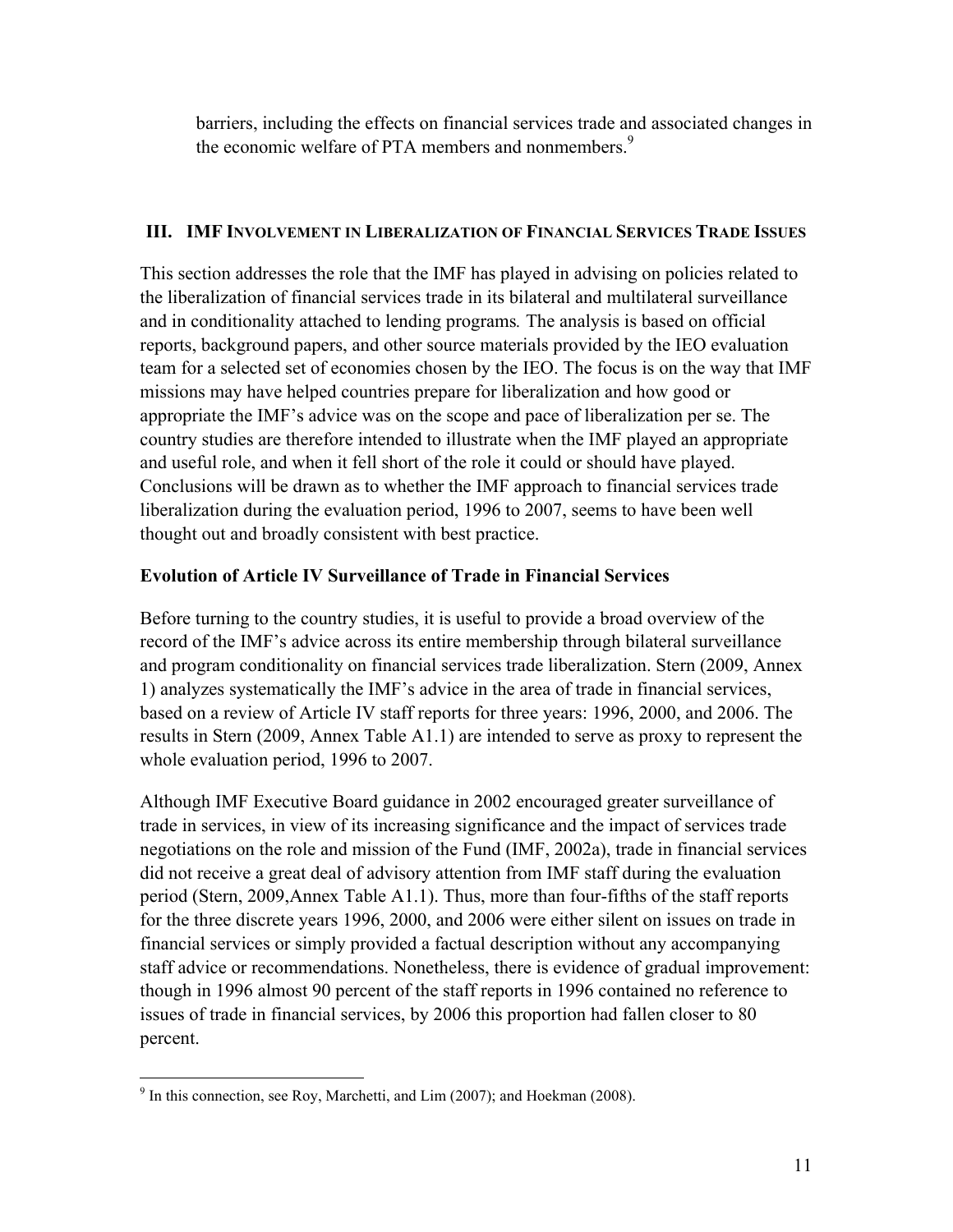The comparative dearth of advice on trade in services in the Article IV surveillance reports may reflect the lack of guidance on the framework for assessing the appropriate pace and scope of financial services trade liberalization and coordination with financial liberalization in general. This contrasts with the rather clear advice and recommendations with regard to the reform of merchandise trade policies. Fund advice on financial services liberalization issued through the Article IV reports mostly related to the encouragement of market competition by means of greater participation of foreign financial institutions but was rarely accompanied by systematic analysis and supporting data.

#### **Country Case Studies**

Four country cases are examined below: China, India, Italy, and Tajikistan.<sup>10</sup> These countries were chosen because they undertook a significant liberalization of trade in financial services during the evaluation period. This section examines the role the IMF played in providing advice on their liberalization. The sources provided by the IEO for the country studies consisted primarily of staff reports and SIPs for Article IV consultations; Financial System Stability Assessment (FSSA) reports of Financial Sector Assessment Program (FSAP) missions; staff reports and other documents related to IMFsupported programs; IMF Executive Board minutes; WTO trade policy reviews; and media reports from Factiva.

#### *China*

The staff reports, SIPs, and Board minutes for China's Article IV consultations during 1996–2007 concentrated primarily on macroeconomic and related issues, though some attention was also given to issues of trade in financial services. Perhaps the most prominent of these were the terms related to trade in financial services of China's 2001 WTO accession. Reports also considered policies indirectly related to trade in financial services—banking and capital market reforms designed to strengthen supervision, improve the efficiency of banking intermediation, and financial restructuring especially of the large state-owned commercial banks.

During the earlier part of the evaluation period, a recurring theme in IMF advice to China on financial sector reforms was the need to enhance competition in the banking sector, including by opening the sector to foreigners. IMF missions suggested gradually increasing access to renminbi business for foreign banks (IMF, 1997b), allowing new entry of foreign and domestic banks (subject to appropriate safeguards), and allowing outside (including foreign) investors to purchase shares in state-owned commercial banks (IMF, 1998b; 1999b). The Chinese authorities responded that an extension of the role of foreign banks was under consideration in the WTO accession negotiations (IMF, 1999b). They considered—and IMF staff concurred—that the WTO agreement would provide an

 $10$  Country case studies for Algeria, Thailand, Ukraine, and Vietnam are available on request.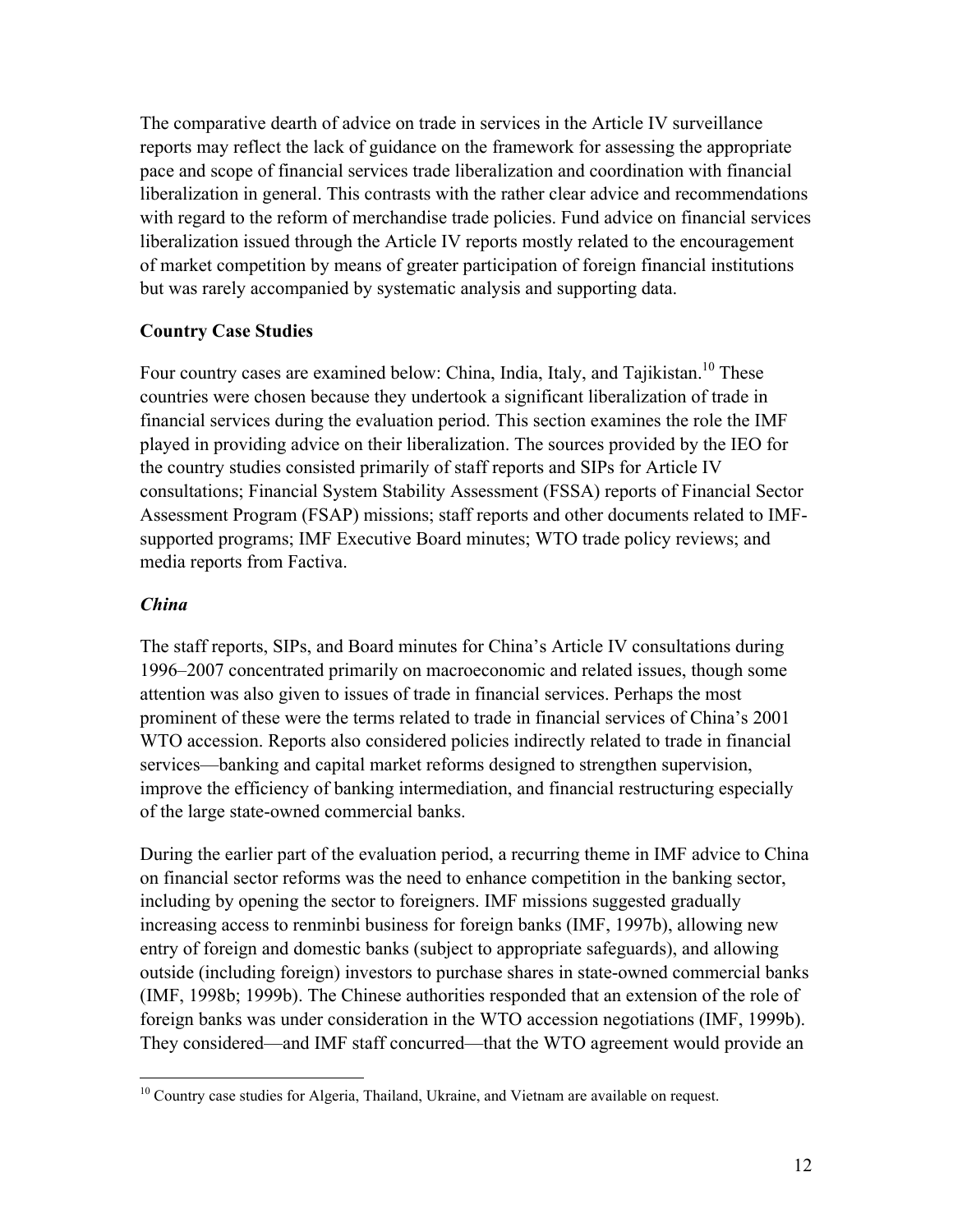impetus to domestic commercial banks to accelerate their restructuring efforts and enhance competition in the banking system (IMF, 2000c).<sup>11</sup> A 2000 SIP (Robinson, Dorsey, and Zebregs, 2000) on the potential sectoral impact of China's WTO accession noted that for the financial sector, the reforms represented "potentially enormous changes": foreign financial institutions would be permitted to provide services without client restrictions for foreign currency business upon accession, local currency services to Chinese companies within two years, and services to all Chinese clients within five years. The paper noted that the main risk to domestic banks was that their best borrowers would migrate to foreign banks but that on the other hand—based on the experience of transition economies in Eastern Europe—liberalization had the potential to give foreign banks access to domestic currency and Chinese banks access to foreign bank know-how and additional capital.

After China acceded to the WTO in 2001, the Chinese authorities and the IMF missions turned their attention to banking reforms for ensuring future financial stability and creating sound domestic banks that would be able to adequately compete after 2006 when the banking sector was to be fully open to foreign participation. IMF staff welcomed the authorities' increased attention to bank supervision, recommended additional steps to improve the internal operations of (domestic) banks such as improving risk management and controls and upgrading accounting systems (IMF, 2003b), and reiterated the point that "[d]iversifying bank ownership, for example by allowing qualified foreign financial institutions to take strategic stakes... could bring much needed technical expertise and better governance" (IMF, 2005c; and IMF, 2004a; 2006c).<sup>12</sup>

In the years leading up to the 2006 liberalization, IMF staff noted that the state-owned commercial banks continued to be the major part of the banking system, while the share of foreign-funded banks was comparatively small, with foreign ownership shares being limited and foreign management control practically nonexistent (Podpiera, 2005). China's financial sector operations thus contrasted with those of several other former centrally planned economies that had carried out major financial sector reforms involving

<sup>&</sup>lt;sup>11</sup> Outside the Fund staff, Langlois (2001), and Crosby (2008) review China's banking reforms and WTO accession commitments on financial services. While both authors view China's WTO commitments in a positive and promising light in permitting greater foreign bank entry, they note that there may be significant impediments to foreign entry, depending on how the Chinese authorities view their WTO commitments and the manner in which disagreements and disputes about entry are addressed by China and other WTO members.

<sup>&</sup>lt;sup>12</sup> A 2004 SIP (Baldwin and Barnett, 2004) reviewed the international experience of bank restructuring with reference especially to reform of China's state-owned commercial banks and drew four main lessons: "(i) time-bound restructuring plans are essential for ensuring successful bank reforms; (ii) banks should have a strong commercial orientation, sound corporate governance framework, and freedom from political interference; (iii) reform should be guided by a comprehensive bank restructuring strategy that, among other things, identifies which agency will lead the reform program; and (iv) the market environment should be conducive to sound banking practices, which may require complementary legal, tax, and corporate sector reforms." No reference was made to the potential role of foreign bank entry in the process of reform.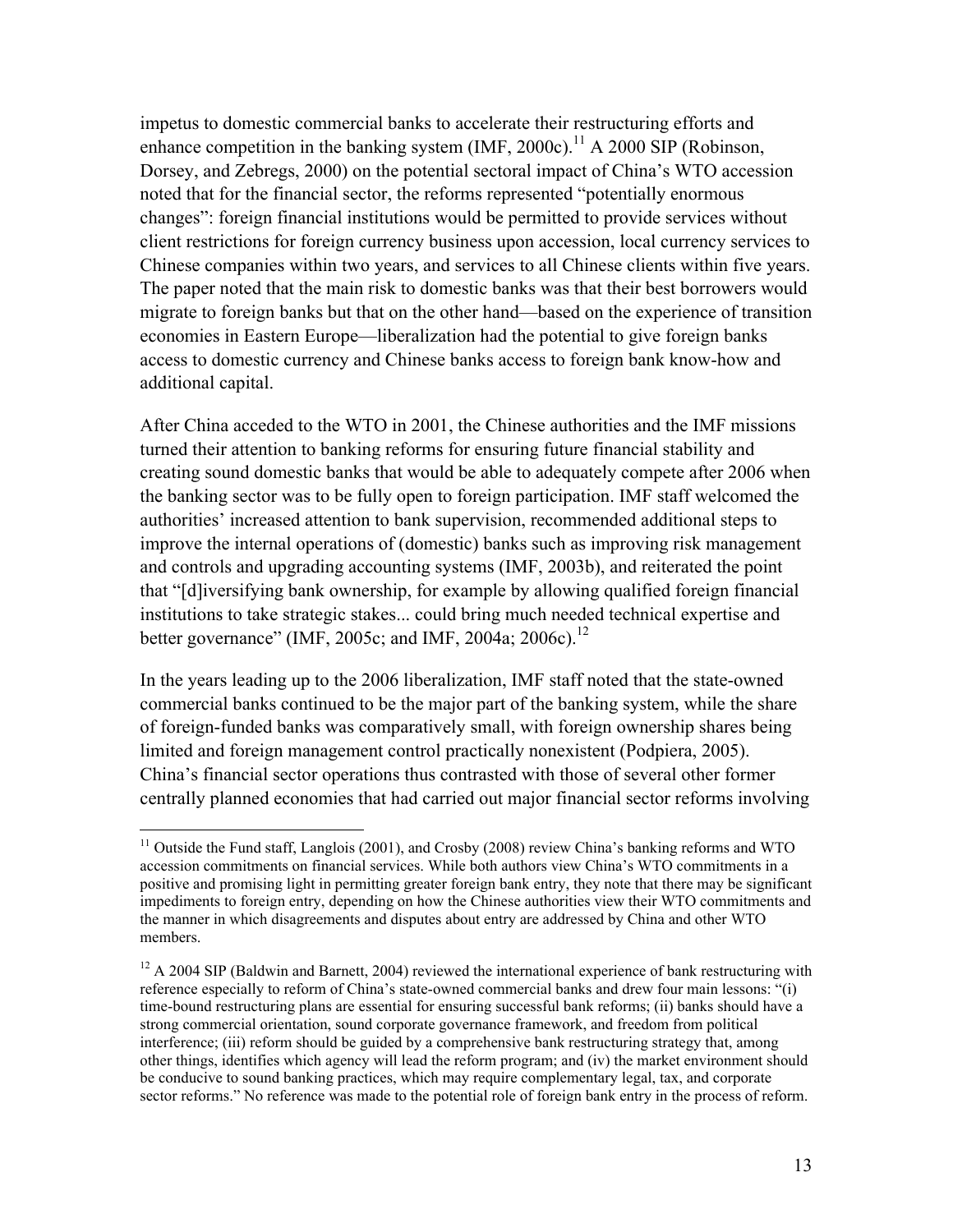sharply reduced state control over banks during the mid- to late-1990s, selling majority stakes to foreign private owners (Aitken, 2005).

A 2006 SIP (Leigh and Podpiera, 2006) addressed the contribution of foreign investors to improving banking services in China. While foreign banks' direct participation in China (through their own branches and subsidiaries) was relatively small, their indirect participation as minority shareholders had grown rapidly, to the point that almost all major Chinese banks now had a foreign strategic investor. The paper concluded that the overall contribution of foreign investors in improving the core operations of China's banks had been limited as foreign investors lacked sufficient incentives and opportunities—their ownership shares were relatively small and their management involvement minimal.13 As this form of foreign investor entry into the banking sector (with foreign banks taking only a minority stake in domestic banks rather than taking a controlling stake or entering as fully-owned subsidiaries) was "fairly unique" to China, the paper noted that it was difficult to extrapolate from international experience what effects foreign investors may eventually have on the performance of Chinese banks.<sup>14</sup>

In summary, the evolution of the opening of China's financial sector to the entry of foreign banks was largely predetermined by China's WTO accession commitments, while the IMF documents reviewed focused primarily on macroeconomic and related issues, including financial sector reforms more broadly. The IMF did point out the potential benefits to China of foreign bank entry, but this recognition was mainly qualitative, drawing in general terms on the experiences of other former centrally planned and emerging market economies. None of the issues mentioned in Section II above that might have guided the Fund's advice on financial liberalization was addressed systematically, no studies identified and measured the specific barriers to China's financial liberalization were prepared, and no assessment was presented of the potential economic benefits to be derived from the reduction or removal of existing financial sector barriers. Potentially much could have been gained if Fund staff had carried out explicit analysis of the terms and potential economic effects of China's WTO accession agreements.

#### *India*

Following India's unilateral policy reforms in 1991–92, the process of allowing private domestic and foreign banks to enter or expand operations in the state-bank-dominated

<sup>&</sup>lt;sup>13</sup> Foreign investors had: (i) increased bank capital, even though some of the investment went to the State Administration of Foreign Exchange as foreign investors partly bought existing shares; (ii) provided credibility needed to launch relatively large initial public offerings; (iii) induced improvements in corporate governance and management, with some board seats and management positions going to the foreign investors; and (iv) provided limited technical assistance (Leigh and Podpiera, 2006).

<sup>&</sup>lt;sup>14</sup> The paper included a summary of the literature on the impact of foreign bank entry and a brief survey of selected country experience with foreign investment in domestic banks (Malaysia, Korea, Central and Eastern Europe, and Latin America).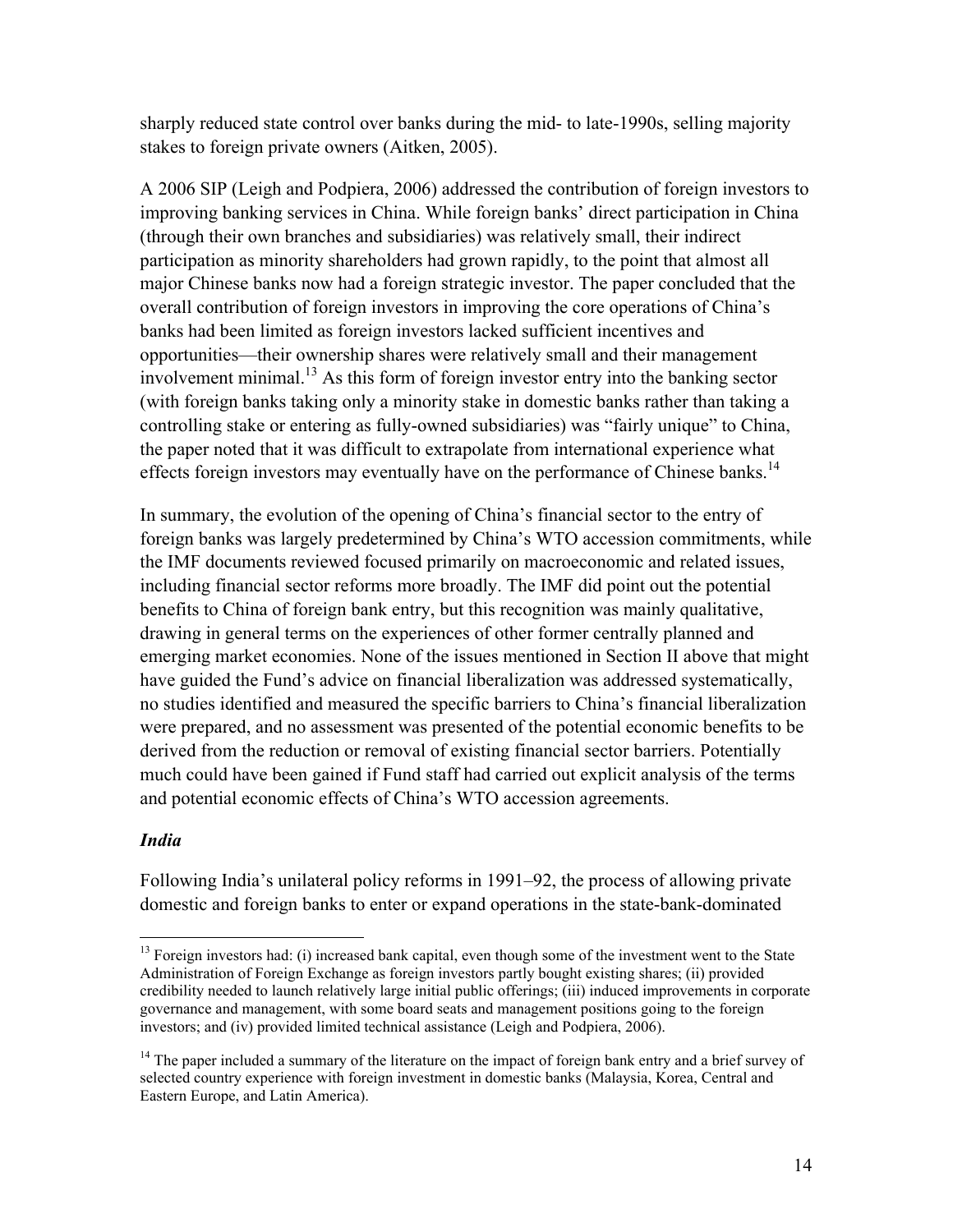Indian market was slow. It was official Indian government policy to give Indian public banks more breathing room vis-à-vis foreign banks until 2009 when full national treatment for wholly owned foreign banks would take effect.

IMF surveillance missions quite consistently pointed to the potential benefits of privatization and foreign entry into India's financial sector, stressing that "increasing the private sector's role in bank management offered the best prospects for achieving a fundamental improvement in the banks' operating efficiency" (IMF, 1997c) and that a "much greater private sector opening" was urgently needed "to avoid further burdening the public debt outlook, as well as to improving bank governance and market discipline" (IMF, 1998c). The Indian authorities were hesitant, noting that "obtaining private capital—including foreign equity—will require far-reaching changes in management and public control" (IMF, 1998c). However, they agreed to continue licensing new domestic private banks and foreign banks, and to consider allowing foreign banks to compete on a level playing field with domestic banks (IMF, 1998c). A 1998 SIP (Callen, 1998) noted that some private and foreign banks had entered the sector between 1993 and 1998 and cited evidence that these banks were more profitable and less concentrated than India's public sector banks.

Incremental steps toward financial services liberalization were taken in 2001. In January of that year, the Indian authorities released a long-delayed comprehensive program of "second-generation" reforms prepared by the Prime Minister's Economic Advisory Council. The Council's report covered a broad range of recommendations, including financial sector reforms such as opening the insurance sector to private sector entrants subject to minimum capital requirements and a 26 percent cap on foreign ownership and introducing legislation to reduce the minimum government shareholding in public sector banks from 51 percent to 33 percent. In the latter regard, according to Towe (2001), the report cautioned that the Indian government's desire to retain the "public sector character of public sector banks" could undermine the benefits that would accrue from increasing competition in the banking sector. The same argument was also made in the IMF's 2000 Article IV consultation report (IMF, 2000b) and in the joint IMF-World Bank FSSA report (IMF, 2001a).<sup>15</sup>

Subsequent IMF Article IV missions tracked India's progress in opening its financial sector and reducing the government's ownership and control of public sector banks. A 2002 SIP (Koeva, 2002) presented evidence that the entry of new foreign and domestic

<sup>&</sup>lt;sup>15</sup> In the staff report for the 2000 Article IV consultation with India, the IMF mission urged the authorities to reduce the minimum government shareholding in public sector banks because it would "facilitate needed improvements in governance and efficiency in the banking sector" and cautioned that "these objectives as well as private sector interest in equity participation, could be undermined by the government's statement that the public sector characteristic of banks and their employees would be protected" (IMF, 2000b). The FSSA report noted: "Introducing private capital participation, while seeking to maintain 'the public sector character' of banks, is a source of concern" (IMF, 2001a).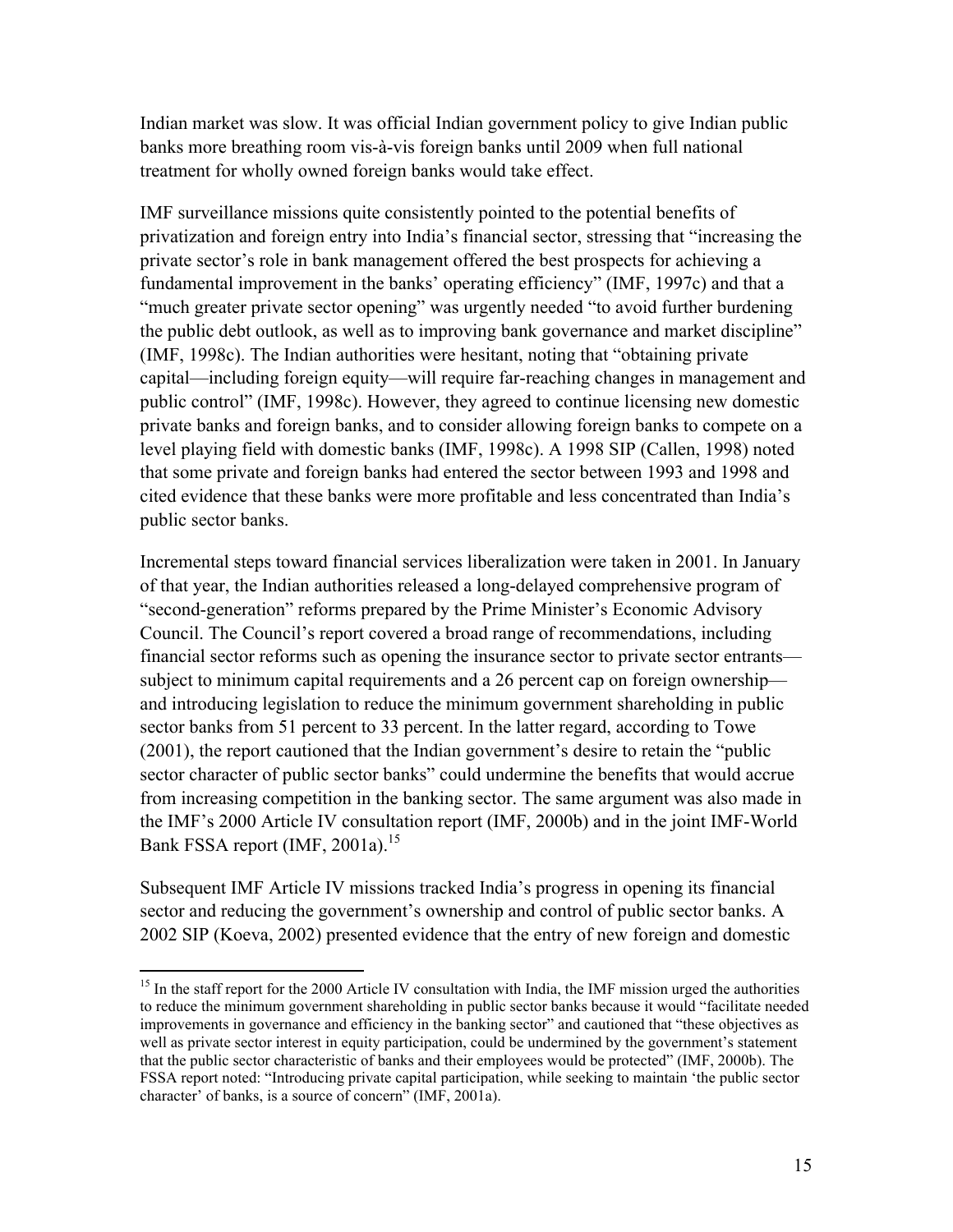banks had led to a reduction in banking industry concentration between 1990/91 and 2000/01 and with it, a significant decline in bank intermediation costs and profitability.<sup>16</sup> IMF staff consistently pressed the Indian authorities to do more to relinquish effective control of public sector banks to private shareholders. Besides reducing the government's share in public sector banks, IMF staff urged the Indian authorities to raise the foreign direct investment limit in private banks and to lift the 10 percent limit on voting rights in a bank (IMF, 2003a; 2004b; 2005d).

In early 2005, the Indian authorities announced a few more incremental reforms—foreign banks would be allowed to establish wholly-owned subsidiaries and legislation would be amended to eliminate the 10 percent cap on the voting rights of foreign banks—but stated that they would defer further liberalization considerations to 2009. The 2005 IMF Article IV staff report called for bringing forward the 2009 target date for some liberalization measures. The report noted that foreign presence in the Indian banking system (as captured by balance sheet data) was lower than in some other emerging Asian countries, and significantly lower than in Latin America and Eastern Europe, and cited empirical studies (e.g., IMF, 2000a) on the benefits to be derived from competition by foreign banks (IMF, 2005d). But subsequent IMF missions did not press the issue.

In 2009, as planned, the Indian authorities released a major and comprehensive report on financial sector reform (Government of India, Planning Commission, 2009). This report set out a series of proposals recommending the sale of underperforming public-sector banks, allowing takeovers and mergers between public and private Indian banks and foreign banks, permitting domestic and foreign banks to set up branches and automated teller machines anywhere in the country, and adopting other measures that would bring about competition and improve service and prices of financial services for Indian firms and consumers.

Overall, during most of the evaluation period, the IMF advised in favor of increased financial liberalization in India, including both privatization and the entry of foreign banks. At the same time, the Indian authorities have instituted policy reforms since 1991/92 that resulted in (a slow process of) privatization and entry of foreign banks. The Fund's recommendations for India's financial liberalization were mainly qualitative and with no supporting studies of how the process of liberalization might be best designed and implemented. While it is not clear how much of a role the Fund's advice played in the authorities' 2009 blueprint for the continuing reform measures, the broad thrust of the proposed reforms seems to be in line with the IMF's advice.

<sup>&</sup>lt;sup>16</sup> An econometric study by staff of the Office of the IMF Executive Director for India concluded that during 1996–2004, the Indian banking industry operated under competitive conditions and earned revenues as if under monopolistic competition and hence that "the competitive nature of the Indian banking system [was] not significantly different from the banking system in other countries" (Prasad and Ghosh, 2005).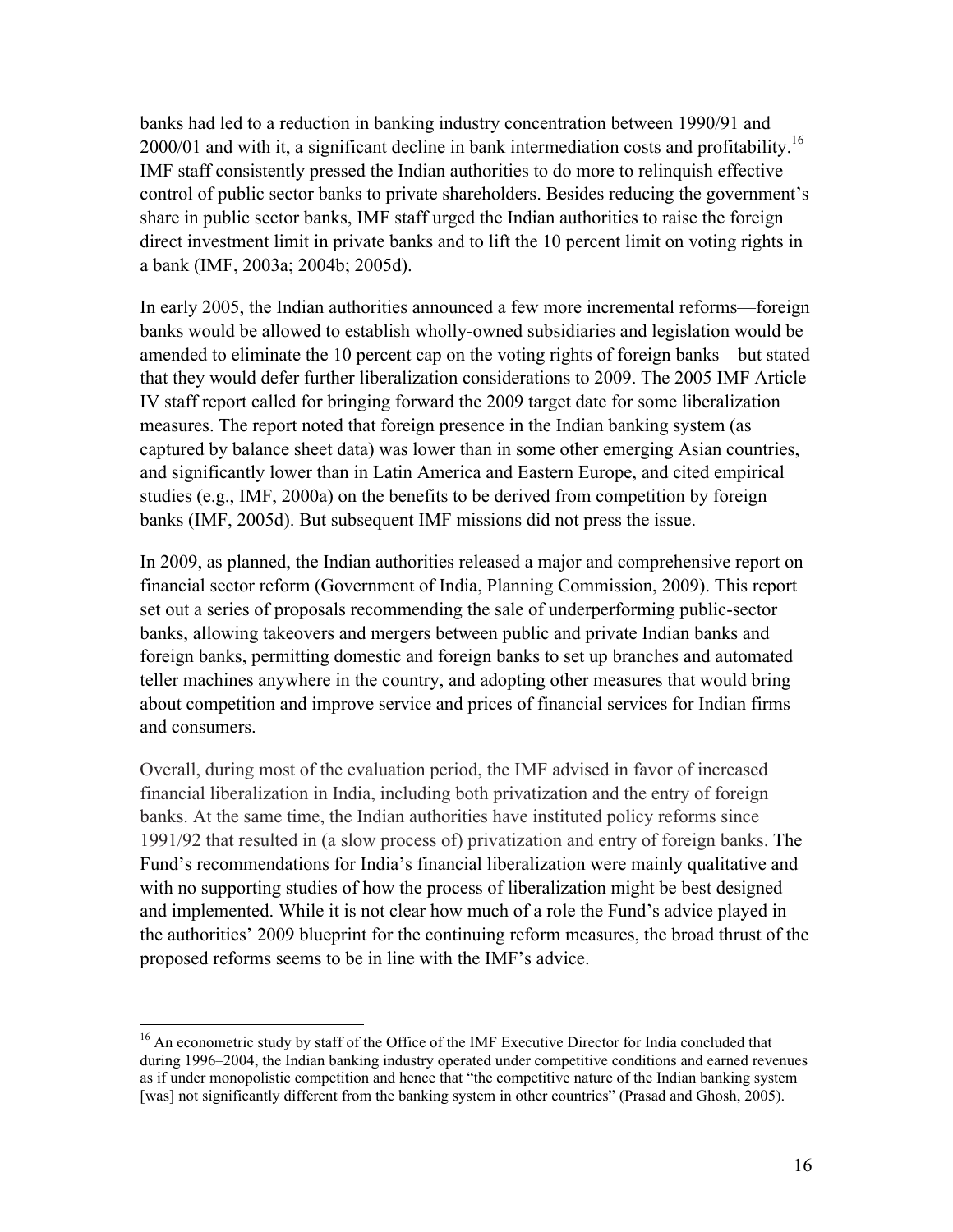#### *Italy*

The IMF paid very little attention to trade in financial services issues in Italy in the earlier part of the evaluation period. Article IV staff reports during 1997–99 called for further privatization and increased labor market flexibility to improve performance in the banking sector in the face of intensified competition under the European Monetary Union (IMF, 1997a; 1998a; 1999a), but did not suggest enhancing competition through greater participation in the financial sector by foreign banks.

The IMF's attention to trade in financial services issues in Italy stepped up beginning in 2003. In that year, the staff report put forth the view that the consolidation, privatization, and improvements in risk management in recent years had helped to strengthen the financial position of banks and insurance firms and that "[s]ecuring additional efficiency gains while maintaining competitive pressures [was] likely to require further consolidation and eventually greater cross-border penetration by financial institutions (in Italy, as elsewhere in Europe)" (IMF, 2003c). A subsequent process of banking consolidation was actively encouraged by the Bank of Italy to establish the basis for greater competition at the EU level. The 2004 staff report noted that this consolidation had indeed significantly changed the characteristics of the banking system: it was now essentially private and the number of banks had fallen by one-third since 1990, though the number of branches had increased by some 80 percent (IMF, 2005a).

The 2004 Article IV mission observed that "competition could be further enhanced through increased involvement of foreign banks, but that—as elsewhere in continental Europe—cross-border mergers and acquisitions had been limited, a fact many analysts attributed to the opposition of the domestic supervisory authorities" (IMF, 2005a). IMF staff also reported that an amendment had been proposed to the draft savings law that would transfer responsibility for banking system competition from the Bank of Italy to the antitrust authority, but that its timing and final content were uncertain (IMF, 2005a).

During 2004-05, a number of media reports observed that Antonio Fazio, the Bank of Italy governor, had "firmly resisted foreign interest in Italian banks, even though there [was] more foreign capital invested in minority stakes in Italian banks than any other European banking system."<sup>17</sup> Italy's fragmented banking system led the European Commission to call on Italy's central bank to declare publicly its commitment to an open and competitive banking sector that did not freeze out foreign players. This underscored growing concerns of the Brussels regulator and some European banks that Italy's

 <sup>17</sup> "Italian banking arrives at brink of a wave." *Financial Times*, January 27, 2004.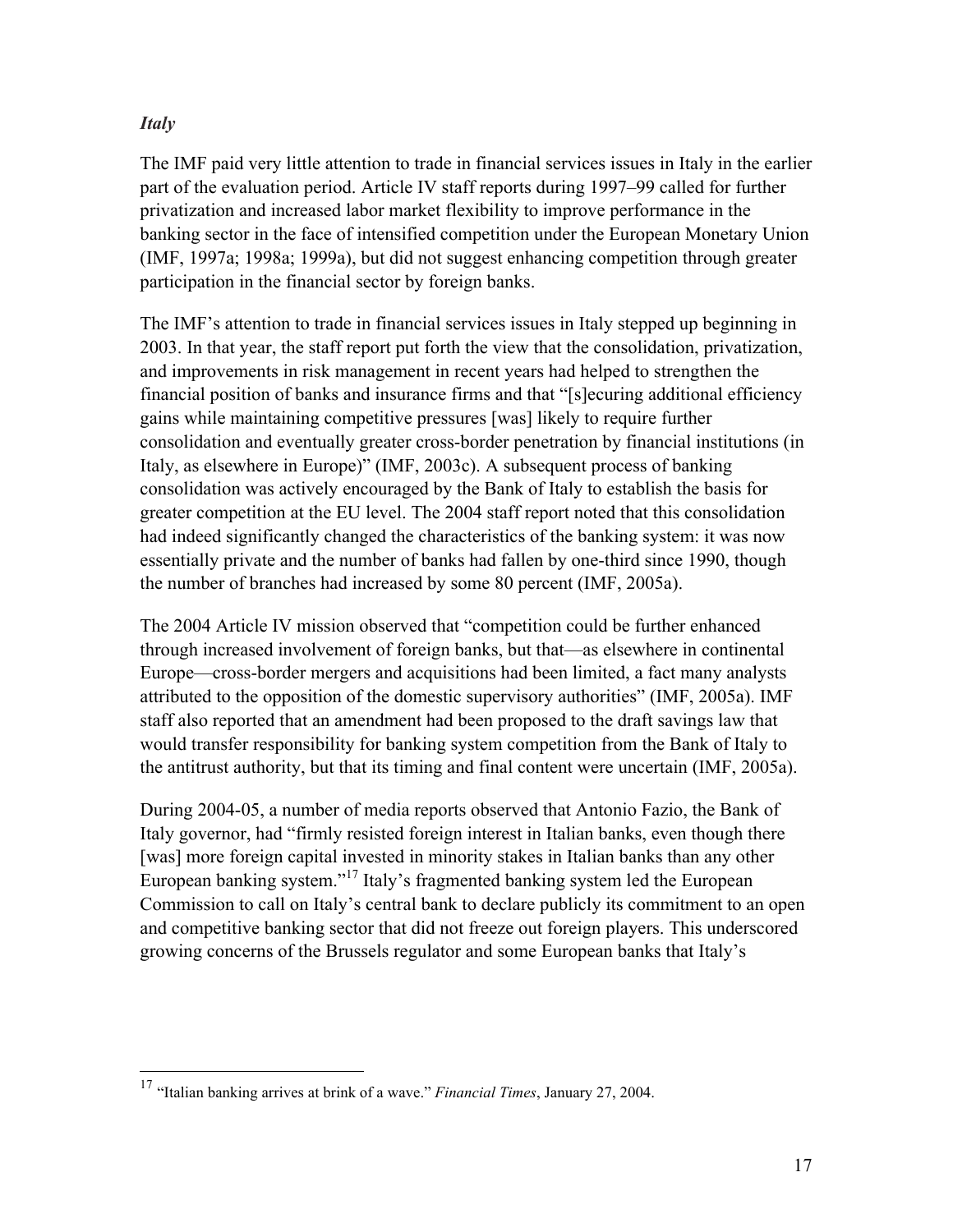financial sector was not sufficiently open to takeovers and investments from non-Italian banks $18$ 

An IMF FSAP mission in 2005 also noted that the presence of foreign banks was very limited in retail banking and that foreign takeovers had proven difficult to carry out. It recommended that "[g]reater foreign ownership in the Italian retail banking sector would help strengthen efficiency" (IMF, 2006b).<sup>19</sup> A SIP for the 2005 Article IV consultation (Drummond, Maechler, and Marcelino, 2006) addressed competition in Italy's banking system and provided evidence that Italy's banking system remained fragmented, was relatively small, and was less efficient than banking systems of other EU countries.<sup>20</sup> However, the Bank of Italy "expressed skepticism about the need for an increased foreign presence in the banking system, noting that the share of the system owned by foreign entities was already comparatively high (albeit consisting only of minority positions)" (IMF, 2006a).

Noting that recent controversies over the conduct of the Bank of Italy in responding to two cross-border bank takeover bids were negatively affecting perceptions of the contestability of the Italian banking system and eroding confidence in Italian institutional arrangements, IMF staff urged the central bank to shift responsibility for competition to another authority (IMF, 2006a). There was some resistance to this suggestion—Bank of Italy representatives argued that other central banks were also jointly entrusted with responsibility for competition and stability—but in mid-December 2005, the Italian government amended the savings law to give the Bank of Italy and the antitrust authority joint responsibility for bank mergers and acquisitions and to transfer responsibility for other anticompetitive behavior fully to the antitrust authority (IMF, 2006a). Governor Fazio resigned as central bank governor shortly thereafter.

The 2006 Article IV mission noted that appreciable progress had been made in implementing the recommendations of the FSAP, particularly in banking-market

 <sup>18 &</sup>quot;Commission puts pressure on Italian banks," *Financial Times*, February 8, 2005; "Italian bank governor denies protectionism," *Financial Times*, February 18, 2005; "Italy: The kiss of death?" *Economist Intelligence Unit*, August 1, 2005; "Brussels accuses Fazio of violating 'spirit' of rules," *Financial Times*, September 17, 2005; "EU challenges Italy on bank deals," *The Wall Street Journal*, December 14, 2005.

<sup>&</sup>lt;sup>19</sup> A FSAP was completed for Italy in July 2005 and the findings were discussed with the Italian authorities during the Article IV consultation in November of that year. The FSSA report concluded that Italy's financial system was generally sound, that potential conflicts of interest arising from the Bank of Italy's governance structure had been addressed by a new savings law, and that measures had been taken to help reorient the Italian financial system away from a predominantly relationship-based system that tended to favor incumbents over new entrants (IMF, 2006b).

 $20$  The paper did not find a link between foreign ownership and banks' efficiency in its six-country sample (France, Germany, Italy, Spain, the United Kingdom, and the United States), suggesting that "foreign penetration in these countries remains too low to significantly modify the dynamics in the respective banking sectors" (Drummond, Maechler, and Marcelino, 2006).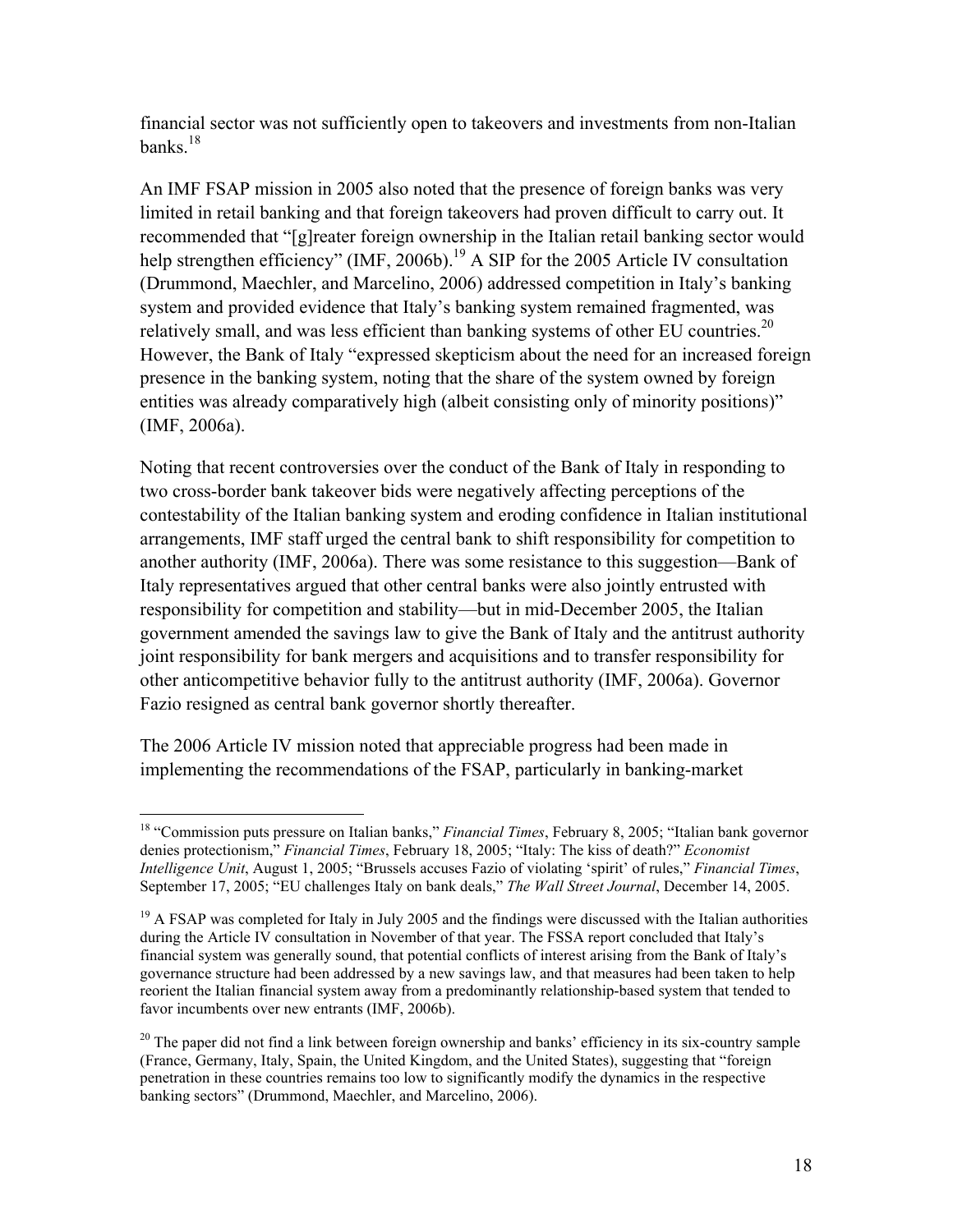contestability but that further progress was needed in reducing bank costs. It also noted that the new leadership of the Bank of Italy supported banking sector consolidation, with tangible results, and that the new joint oversight of merger activity by the Bank of Italy and the antitrust authority was proceeding smoothly (IMF, 2007c).

Improvements in the business environment, the increasing efficiency of the banking system, and the encouraging attitude of the Bank of Italy may have been a factor in the greater number of mergers in 2006 than in the previous five years. While some of the changes noted may have been in response to Fund advice and recommendations, the pressures from the European Commission and the Italian government were most likely the decisive influences in promoting financial liberalization.

In sum, the IMF's attention to trade in financial services issues in Italy emerged gradually after 2003. Fund surveillance then pointed to the limited pace of cross-border consolidation in the banking system, though it did not give the issue a great deal of prominence. After the change of leadership of the Bank of Italy in 2005, the Fund's activity stepped up with the completion of an FSAP. Some of the subsequent changes in the structure of the banking system may have been in response to Fund advice and recommendations, but it appears that pressures from the EU Commission and Italian Government officials to remove Governor Fazio from the Bank of Italy may have been the decisive influences on the measures undertaken to promote financial liberalization.

#### *Tajikistan*

Throughout the evaluation period, Tajikistan's banking system was small and vulnerable, with levels of intermediation and private-sector credit that were low relative to GDP even by regional standards; high interest-rate spreads; and low confidence in the system. By the end of the period, nonperforming loans were relatively high by international standards, and provisioning looked insufficient. Despite amendments to the banking law introduced in 2005 to ease restrictions on foreign bank participation, foreign competition in the banking system remained limited. Tajikistan ranked rather low on the various international indicators of governance, transparency, and doing business.

Banking sector reform was always high on the reform agenda advocated by the IMF. The first IMF-supported program under the Enhanced Structural Adjustment Facility (ESAF)/Poverty Reduction and Growth Facility (PRGF) (1998–2001) included a number of measures and benchmarks to lay the foundations for the development of an efficient and solvent banking sector. Initial measures focused on strengthening the capital base of the banks to allow them to meet prudential requirements, and included the development of a comprehensive bank restructuring program (IMF, 1998d). Subsequent reform measures inter alia focused on the gradual withdrawal of the central bank from the retail banking business and strengthening of the central bank's banking supervision department (IMF, 1999c; 2000d). In the first review of the third-year ESAF/PRGF program, as a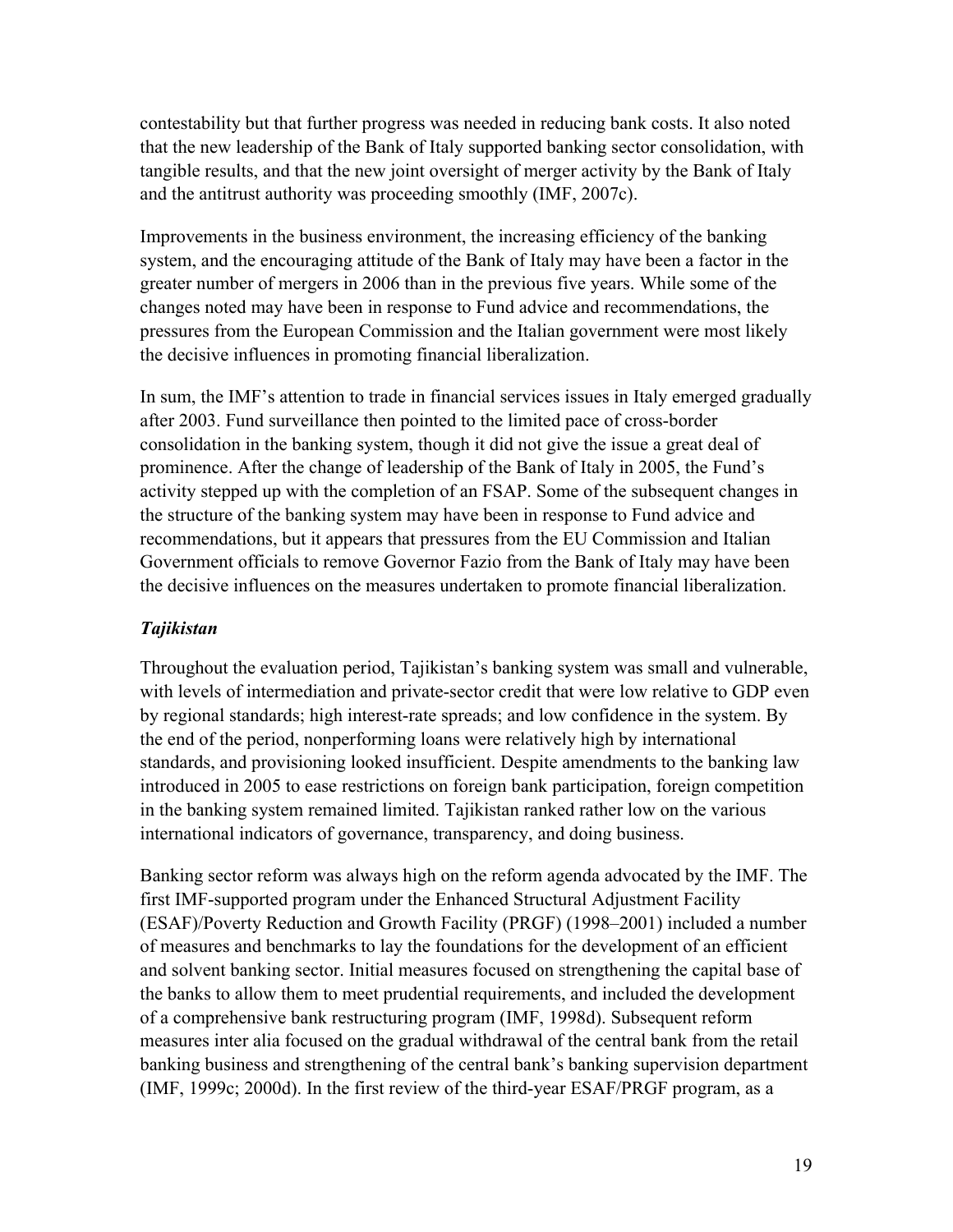structural benchmark for end-June 2001, the Tajik authorities agreed to amend legislation to allow average foreign equity ownership of the banking system as a whole to increase to a maximum of 40 percent in 2001 and 50 percent in 2002 (IMF, 2001b).<sup>21</sup> However, the program went off-track after the second review in June 2001.

The new three-year PRGF-supported program agreed between the IMF and the government of Tajikistan in November 2002 included further banking sector reforms. During the third program review in July 2004, the Tajik authorities indicated their openness to the entry of foreign banks with established expertise, and the central bank requested Fund technical assistance to review the legal framework for impediments (such as limits on foreign ownership) to the entry of more established foreign banks and to address other deficiencies that limited lending opportunities (IMF, 2004c).

During the fourth program review in March 2005, the Tajik authorities committed to relax the remaining restrictions on the entry of foreign banks, in particular by eliminating the ceiling on foreign capital participation and the requirement that Tajik nationals head banks operating in the country (structural benchmark for June 2005) (IMF, 2005e); the benchmark was met. A SIP (Fischer, 2005) prepared for the 2004 Article IV consultation (which coincided with the fourth program review) analyzed Tajikistan's banking sector and recommended a number of reforms to deepen the sector, including opening the banking system to entry by major international banks to obtain access to banking expertise, capital, and increased credibility. The paper cited "substantial cross-country evidence" from La Porta, Lopez-de-Silanes, and Shleifer (2002) associating state ownership of banks with slower subsequent financial development, lower growth of per capita income, and lower growth of productivity in the non-financial sector.<sup>22</sup>

During the fifth and sixth reviews of the PRGF-supported program, IMF staff reported that "there was growing interest among foreign banks to operate in Tajikistan" (IMF, 2005f) and opined that the approval of the amendments aimed at eliminating restrictions on foreign competition would help to strengthen the banking system and improve the quality of financial services (IMF, 2006d). But the 2006 Article IV mission found that while the Tajik banking sector was stronger, it remained "small and vulnerable" with limited foreign competition despite the legal changes introduced late in 2005 (IMF, 2007d). A joint IMF-World Bank FSAP mission in 2007 noted that trade in financial services was still at a rudimentary stage—no Tajik banks were established outside the

 $21$  Tajikistan is one of the few countries whose IMF-supported program(s) contained conditionality related to trade in financial services. For other examples, see Stern (2009, Annex 2).

<sup>&</sup>lt;sup>22</sup> An earlier IMF working paper by De Nicolo, Geadah, and Rozhkov (2003) comparing the level of financial development between the Commonwealth of Independent States countries (including Tajikistan) and the more advanced transition economies in Central and Eastern Europe and Baltic states also cited the work of La Porta, Lopez-de-Silanes, and Shleifer (2002). The paper observed that the liberalized entry of "fit-and-proper" financial firms in the latter group of countries had speeded up rationalization in the provision of financial services and increased overall transparency and competition.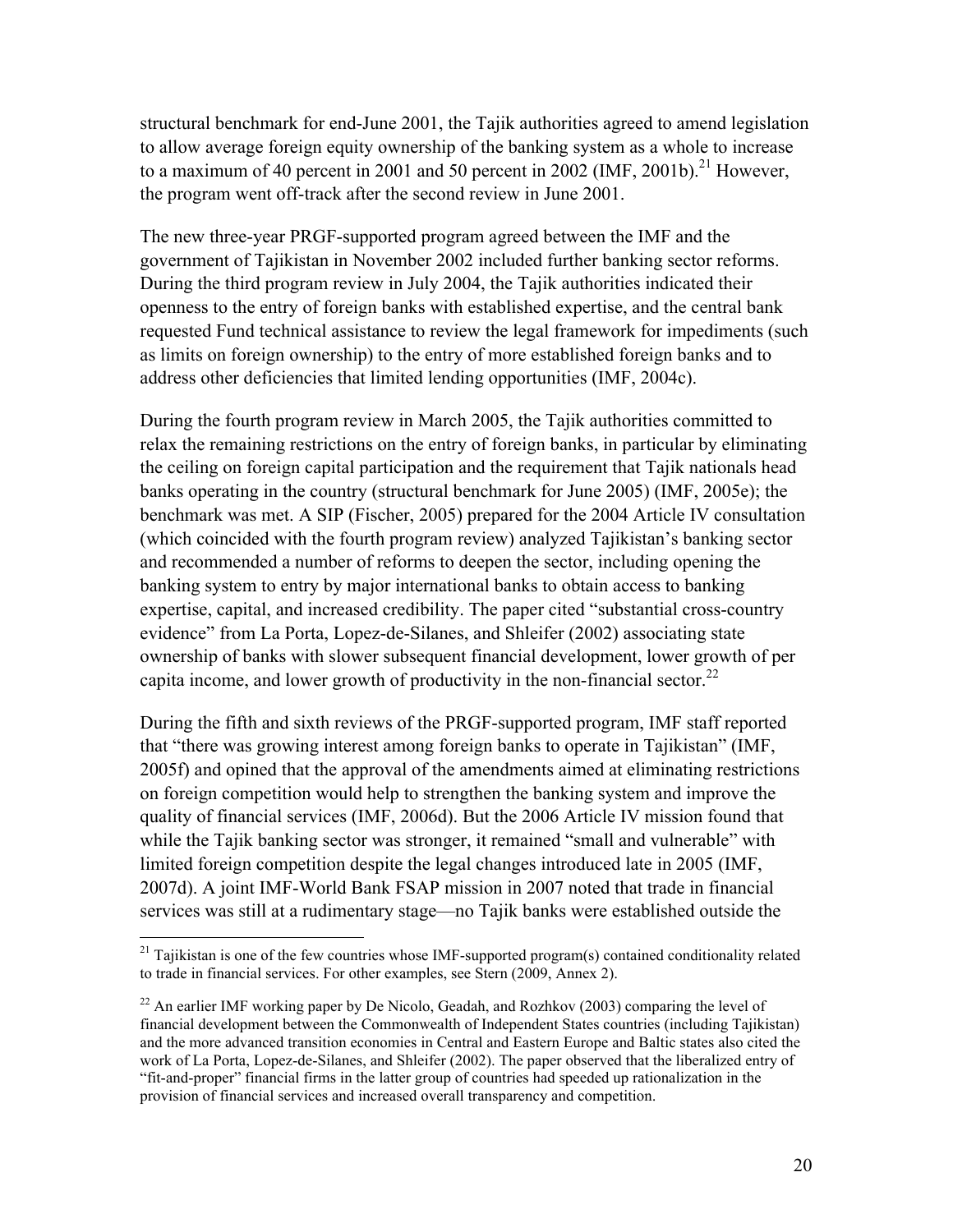country, and only one foreign bank (from Kazakhstan) operated in Tajikistan, with a specialized role serving two embassies. However, the FSSA report predicted that there would be more foreign bank entry and greater competitive pressure in the coming years and advised the central bank to develop the necessary regime to deal with such a scenario, including the ability to effectively supervise foreign banks established in Tajikistan (IMF, 2008).

It seems reasonable to conclude that Fund advice and conditionality in Tajikistan with regard to liberalization of trade in financial services were grounded analytically and empirically in cross-country studies that had been designed to investigate the benefits of financial liberalization and that could be brought to bear on the circumstances and limitations pertinent to the Tajik financial sector. However, there was no direct evidence in the Fund documents on the specific barriers that constrained the entry of foreign banks and the impact that reduction and/or removal of these barriers would have on the structure and efficiency of the Tajik financial sector and the country's economic welfare.

#### **IV. CONCLUSIONS**

Based on the broad review of the Fund's Article IV surveillance activities and the four country studies summarized above, it seems reasonable to conclude that the Fund staff were generally aware of the benefits of financial liberalization, based on their apparent knowledge of the literature and the findings of some of the SIPs on financial liberalization carried out in the context of Article IV consultations for individual countries. However, it is doubtful whether the Fund's advice and recommendations on financial liberalization have had much influence. Rather, it appears especially in the case studies that the pace and effects of financial liberalization have been determined to a large extent by unilateral policy initiatives and by the terms and timing of the negotiations for WTO accession. What can be said therefore is that Fund advice in support of liberalization can be best interpreted to be in support of country unilateral policy actions and the dynamics of the WTO accession process.

Barriers to trade in financial services are akin to nontariff barriers as applied to trade in goods. Measurement of the size and economic effects of these barriers therefore poses considerable problems. Since the available international data sources on financial service barriers are limited, the Fund could play a useful role, in the course of its surveillance, by encouraging its members to identify existing financial services barriers and by providing the modeling expertise needed to construct measures of the price and quantity effects of the reducing or removing these barriers. The basis for this role may lie in the collaboration by Fund staff with the survey work on services barriers now being done by Gootiiz and Mattoo at the World Bank and on the methodologies for measuring services barriers that have been developed by Deardorff and Stern (2008). The data and measures of existing barriers can be embedded in partial or general equilibrium modeling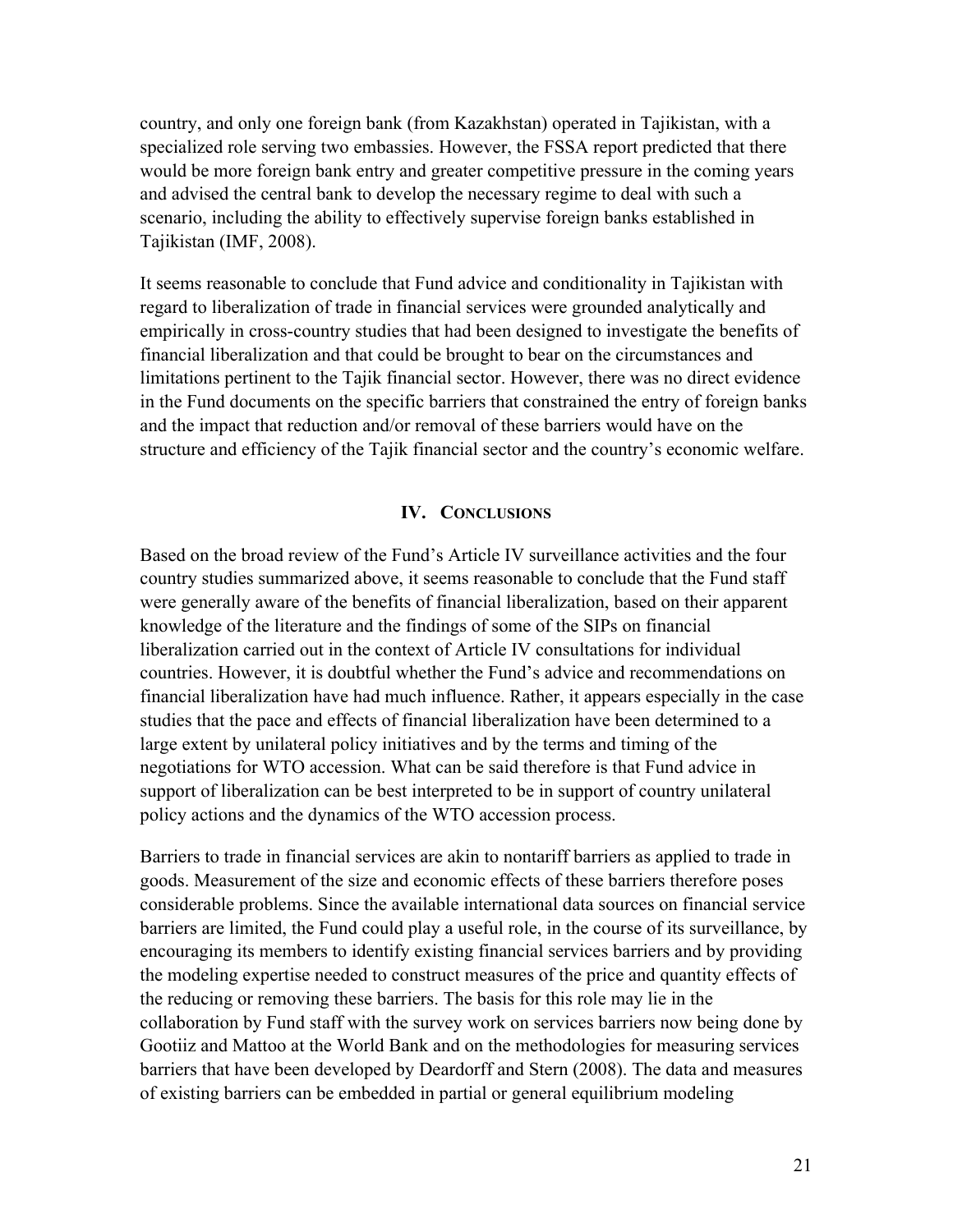frameworks that can be used to provide a quantitative assessment of the economic effects that may be expected if certain liberalization measures were to be adopted. In this way, Fund advice would become more precise in character as compared to its usually more qualitative and general nature.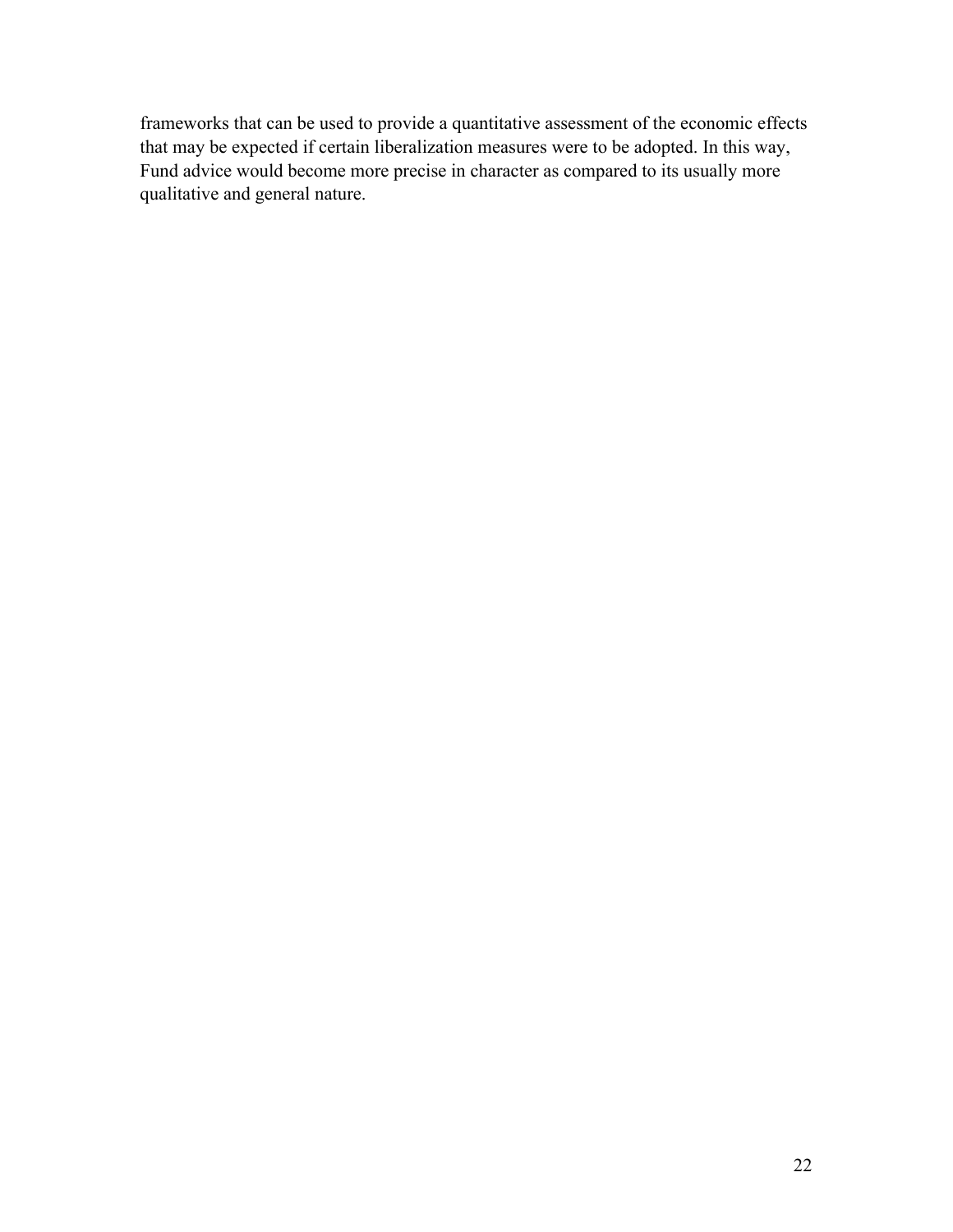#### **References**

- Aitken, Brian, 2005, "The Historical Dominance of Banks in China's Financial System," Chapter V in *People's Republic of China—Selected Issues*, SM/05/273 (Washington: International Monetary Fund).
- Baldwin, Barbara, and Steven Barnett, 2004, "Systemic Bank Restructuring: Lessons from International Experience," Chapter V in *People's Republic of China— Selected Issues*, SM/04/228 (Washington: International Monetary Fund).
- Callen, Tim, 1998, "The Financial Performance of Public Sector Commercial Banks in India," Chapter IV in *India—Selected Issues*, SM/98/205 (Washington: International Monetary Fund).
- Crosby, Daniel C., 2008, "Banking on China's WTO Commitments: 'Same Bed, Different Dreams' in China's Financial Services Sector," *Journal of International Economic Law*, Vol. 11 (March), pp. 75–105.
- De Nicolo, Gianni, Sami Geadah, and Dmitriy Rozhkov, 2003, "Financial Development in the CIS-7 Countries: Bridging the Great Divide," IMF Working Paper 03/205 (Washington: International Monetary Fund).
- Deardorff, Alan V., and Robert M. Stern, 2008, "Empirical Analysis of Barriers to International Services Transactions and the Consequences of Liberalization," in *A Handbook of International Trade in Services*, ed. by Aaditya Mattoo, Robert M. Stern, and Gianni Zanini (New York: Oxford University Press).
- Drummond, Paulo, Andrea M. Maechler, and Sandra Marcelino, 2006, "Italy: Assessing Competition and Efficiency in the Banking System," Chapter VI in *Italy— Selected Issues*, SM/06/20 (Washington: International Monetary Fund).
- Fischer, Felix, 2005, "Banking Sector Development and Reform," Chapter VI in *Republic of Tajikistan—Selected Issues and Statistical Appendix*, SM/05/80 (Washington: International Monetary Fund).
- Gootiiz, Batshur, and Aaditya Mattoo, 2008, "Services in Doha: What's on the Table?" Policy Research Working Paper No. 4903 (Washington: The World Bank).
- Government of India Planning Commission, 2009, *A Hundred Small Steps: Report of the Committee on Financial Sector Reforms* (New Delhi: SAGE Publications).
- Hoekman, Bernard, 2008, "The General Agreement on Trade in Services: Doomed to Fail? Does it Matter?" *Journal of Industry, Competition and Trade*, Vol. 8 (December), pp. 295–318.
- International Monetary Fund (IMF), 1997a, *Italy—Staff Report for the 1997 Article IV Consultation*, SM/97/58 (Washington: International Monetary Fund).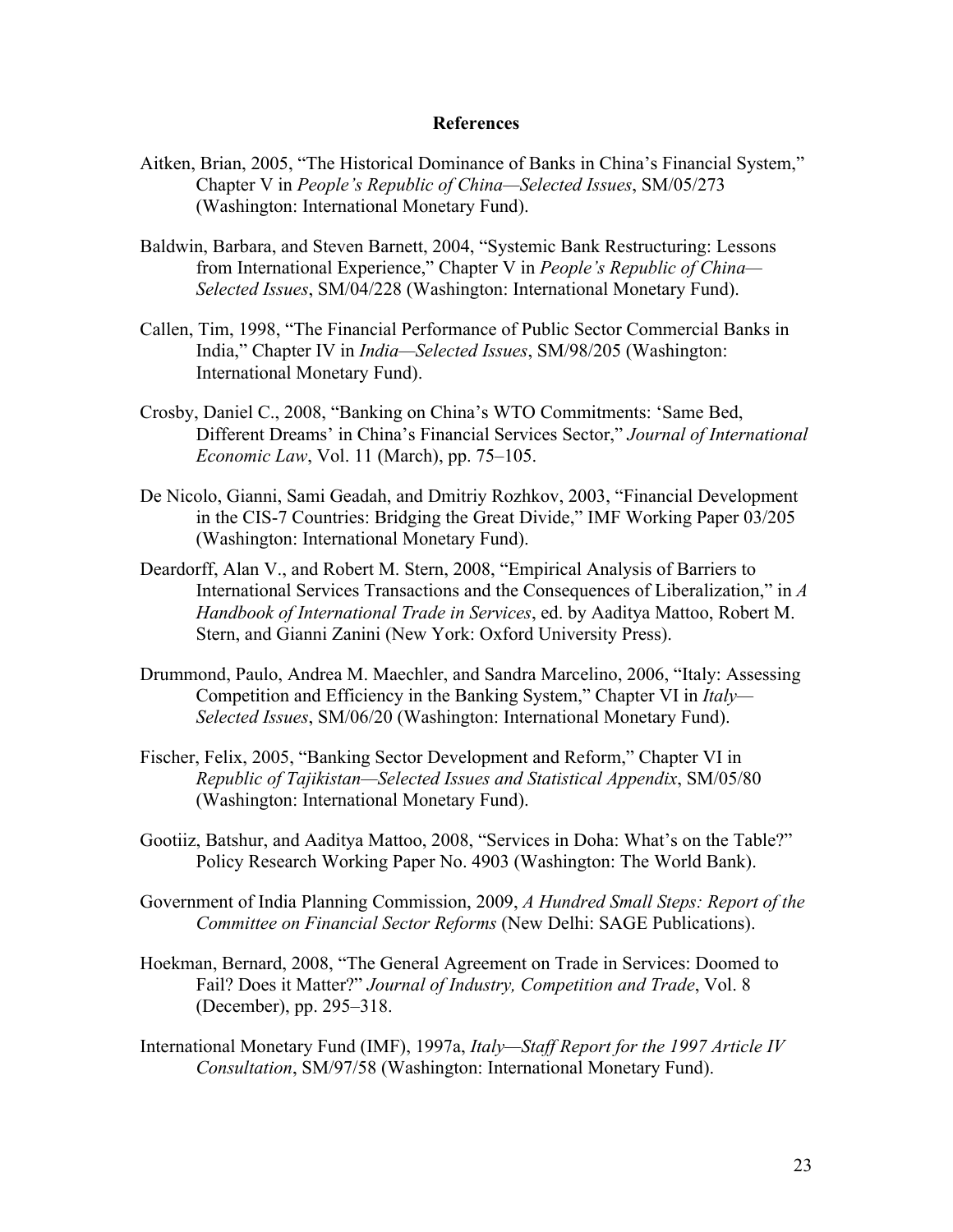\_\_\_\_\_\_\_\_\_\_, 1997b, *People's Republic of China—Staff Report for the 1997 Article IV Consultation*, SM/97/137 (Washington: International Monetary Fund).

\_\_\_\_\_\_\_\_\_\_, 1997c, *India—Staff Report for the 1997 Article IV Consultation*, SM/97/147 (Washington: International Monetary Fund).

\_\_\_\_\_\_\_\_\_\_, 1998a, *Italy—Staff Report for the 1998 Article IV Consultation*, SM/98/50 (Washington: International Monetary Fund).

\_\_\_\_\_\_\_\_\_\_, 1998b, *People's Republic of China—Staff Report for the 1998 Article IV Consultation*, SM/98/170 (Washington: International Monetary Fund).

\_\_\_\_\_\_\_\_\_\_, 1998c, *India—Staff Report for the 1998 Article IV Consultation*, SM/98/197 (Washington: International Monetary Fund).

\_\_\_\_\_\_\_\_\_\_, 1998d, *Republic of Tajikistan—Request for Arrangements Under the Enhanced Structural Adjustment Facility*, EBS/98/96 (Washington: International Monetary Fund).

\_\_\_\_\_\_\_\_\_\_, 1999a, *Italy—Staff Report for the 1999 Article IV Consultation*, SM/99/110 (Washington: International Monetary Fund).

\_\_\_\_\_\_\_\_\_\_, 1999b, *People's Republic of China—Staff Report for the 1999 Article IV Consultation*, SM/99/156 (Washington: International Monetary Fund).

\_\_\_\_\_\_\_\_\_\_, 1999c, *Republic of Tajikistan—Request for Second Annual Arrangement Under the Enhanced Structural Adjustment Facility*, EBS/99/105 (Washington: International Monetary Fund).

\_\_\_\_\_\_\_\_\_\_, 2000a, *International Capital Markets: Developments, Prospects, and Key Policy Issues* (Washington: International Monetary Fund).

\_\_\_\_\_\_\_\_\_\_, 2000b, *India—Staff Report for the 2000 Article IV Consultation*, SM/00/90 (Washington: International Monetary Fund).

\_\_\_\_\_\_\_\_\_\_, 2000c, *People's Republic of China—Staff Report for the 2000 Article IV Consultation*, SM/00/150 (Washington: International Monetary Fund).

\_\_\_\_\_\_\_\_\_\_, 2000d, *Republic of Tajikistan—Request for the Third Annual Arrangement Under the Poverty Reduction and Growth Facility and Request for Extension of Commitment Period*, EBS/00/206 (Washington: International Monetary Fund).

\_\_\_\_\_\_\_\_\_\_, 2001a, *India—Financial System Stability Assessment* (unpublished; Washington: International Monetary Fund).

\_\_\_\_\_\_\_\_\_\_, 2001b, *Republic of Tajikistan—Staff Report for the 2001 Article IV Consultation, First Review Under the Third Annual Arrangement Under the*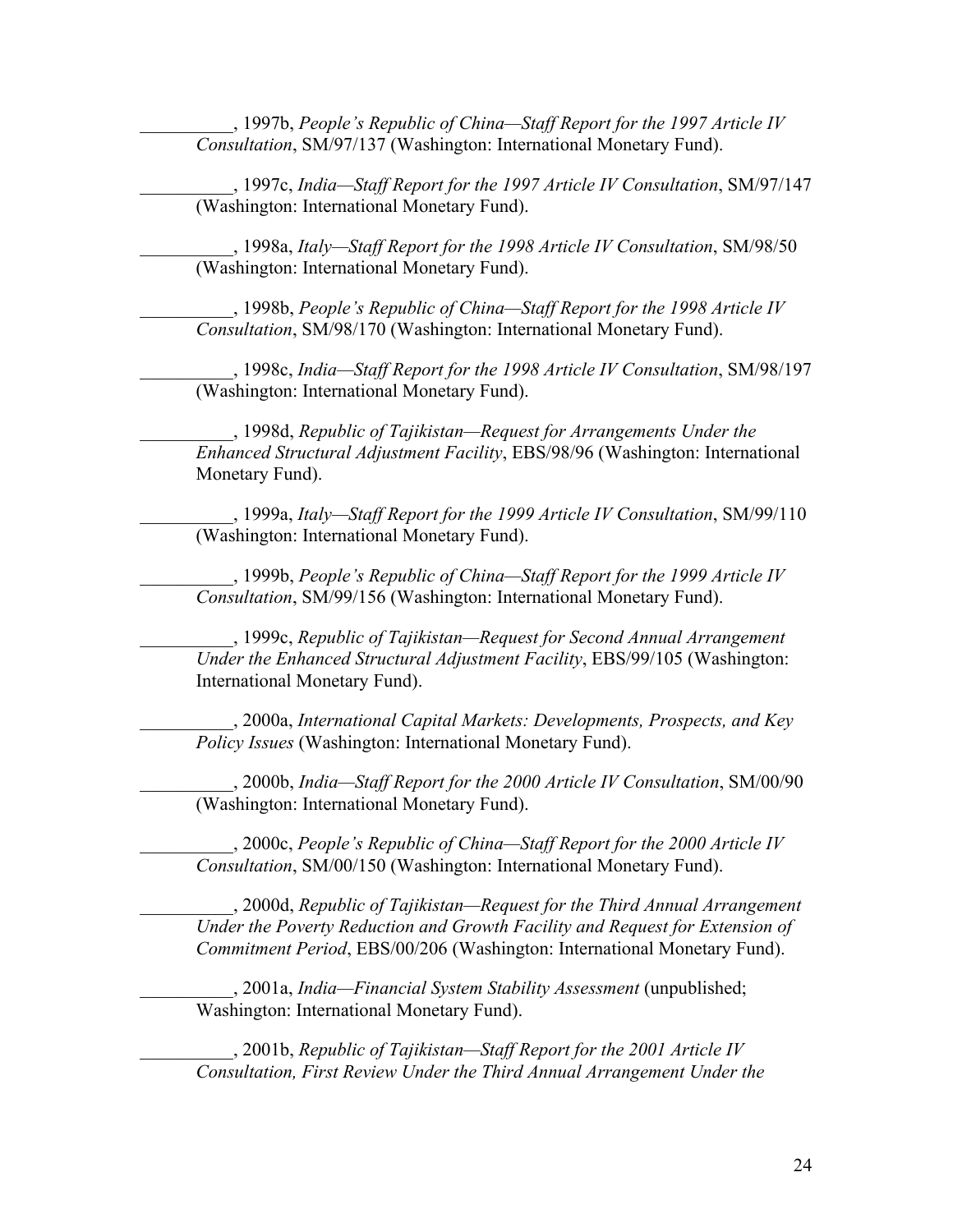*Poverty Reduction and Growth Facility, and Request for Waiver and Modification of Performance Criteria*, EBS/01/46 (Washington: International Monetary Fund).

\_\_\_\_\_\_\_\_\_\_, 2002a, *Operational Guidance Note for Staff Following the 2002 Biennial Surveillance Review*, SM/02/292 (Washington: International Monetary Fund).

\_\_\_\_\_\_\_\_\_\_, 2003a, *India—Staff Report for the 2003 Article IV Consultation*, SM/03/221 (Washington: International Monetary Fund).

\_\_\_\_\_\_\_\_\_\_, 2003b, *People's Republic of China—Staff Report for the 2003 Article IV Consultation*, SM/03/316 (Washington: International Monetary Fund).

\_\_\_\_\_\_\_\_\_\_, 2003c, *Italy—Staff Report for the 2003 Article IV Consultation*, SM/03/358 (Washington: International Monetary Fund).

\_\_\_\_\_\_\_\_\_\_, 2004a, *People's Republic of China—Staff Report for the 2004 Article IV Consultation*, SM/04/221 (Washington: International Monetary Fund).

\_\_\_\_\_\_\_\_\_\_, 2004b, *India—Staff Report for the 2004 Article IV Consultation*, SM/04/431 (Washington: International Monetary Fund).

\_\_\_\_\_\_\_\_\_\_, 2004c, *Republic of Tajikistan—Third Review Under the Three-Year Arrangement Under the Poverty Reduction and Growth Facility and Request for Waiver of Performance Criterion*, EBS/04/98 (Washington: International Monetary Fund).

\_\_\_\_\_\_\_\_\_\_, 2005a, *Italy—Staff Report for the 2004 Article IV Consultation*, SM/05/10 (Washington: International Monetary Fund).

\_\_\_\_\_\_\_\_\_\_, 2005b, *Review of Fund Work on Trade*, SM/05/57 (Washington: International Monetary Fund).

\_\_\_\_\_\_\_\_\_\_, 2005c, *People's Republic of China—Staff Report for the 2005 Article IV Consultation*, SM/05/261 (Washington: International Monetary Fund).

\_\_\_\_\_\_\_\_\_\_, 2005d, *India—Staff Report for the 2005 Article IV Consultation*, SM/05/430 (Washington: International Monetary Fund).

\_\_\_\_\_\_\_\_\_\_, 2005e, *Republic of Tajikistan—Staff Report for the 2004 Article IV Consultation and Fourth Review Under the Poverty Reduction and Growth Facility*, EBS/05/38 (Washington: International Monetary Fund).

\_\_\_\_\_\_\_\_\_\_, 2005f, *Republic of Tajikistan—Fifth Review Under the Poverty Reduction and Growth Facility and Request for Waiver of Performance Criterio*, EBS/05/105 (Washington: International Monetary Fund).

\_\_\_\_\_\_\_\_\_\_, 2006a, *Italy—Staff Report for the 2005 Article IV Consultation*, SM/06/11 (Washington: International Monetary Fund).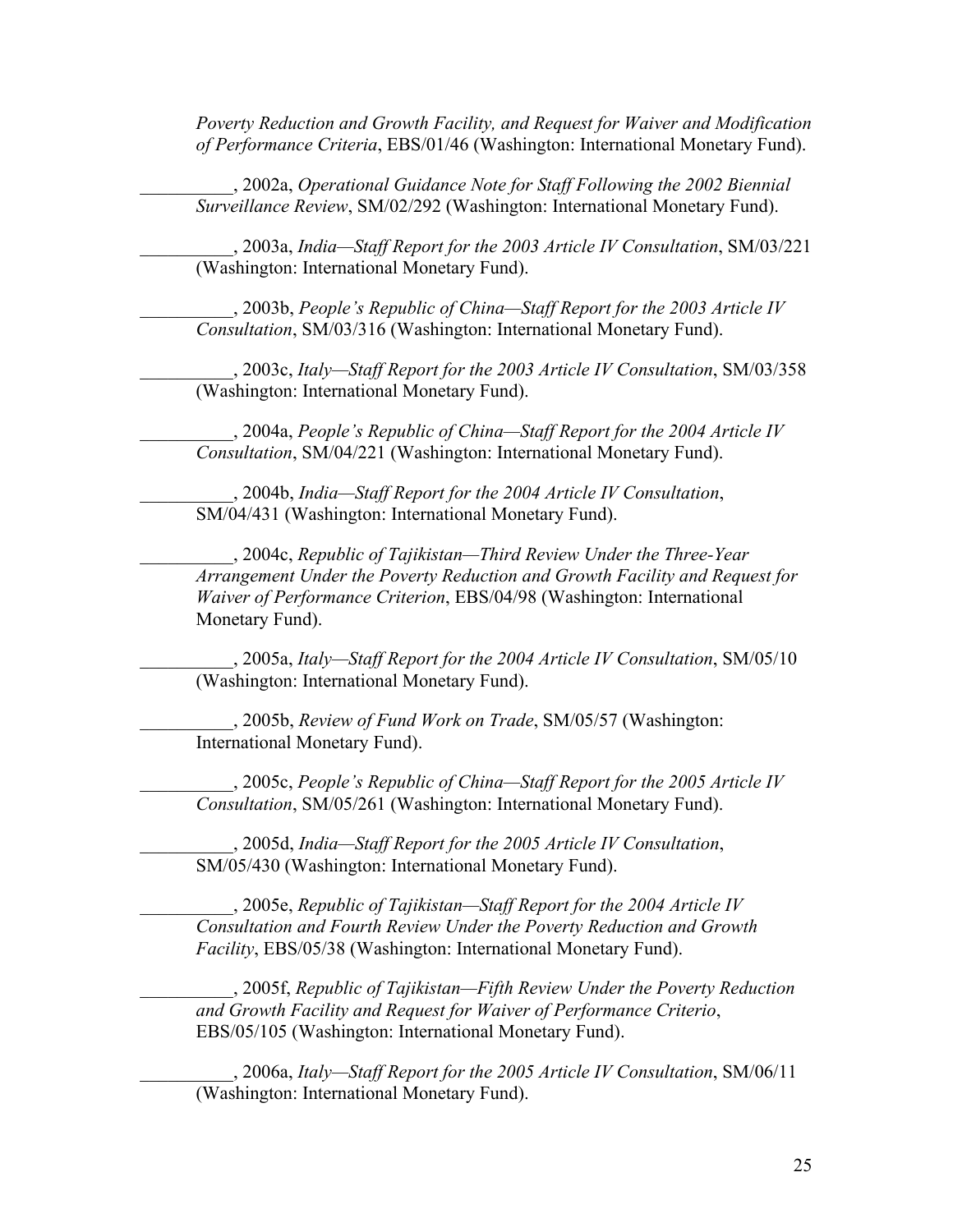\_\_\_\_\_\_\_\_\_\_, 2006b, *Italy—Financial System Stability Assessment*, SM/06/15 (Washington: International Monetary Fund).

\_\_\_\_\_\_\_\_\_\_, 2006c, *People's Republic of China—Staff Report for the 2006 Article IV Consultation*, SM/06/248 (Washington: International Monetary Fund).

\_\_\_\_\_\_\_\_\_\_, 2006d, *Republic of Tajikistan—Sixth Review Under the Poverty Reduction and Growth Facility*, EBS/06/10 (Washington: International Monetary Fund).

\_\_\_\_\_\_\_\_\_\_, 2007a, *Global Financial Stability Report: Market Developments and Issues*  (Washington: International Monetary Fund).

\_\_\_\_\_\_\_\_\_\_, 2007b, *Regional Economic Outlook: Europe: Strengthening Financial Systems.* (Washington: International Monetary Fund).

\_\_\_\_\_\_\_\_\_\_, 2007c, *Italy—Staff Report for the 2006 Article IV Consultation*, SM/07/20 (Washington: International Monetary Fund).

\_\_\_\_\_\_\_\_\_\_, 2007d, *Republic of Tajikistan—Staff Report for the 2006 Article IV Consultation*, SM/07/94 (Washington: International Monetary Fund).

\_\_\_\_\_\_\_\_\_\_, 2008, *Republic of Tajikistan—Financial System Stability Assessment*, SM/08/190 (Washington: International Monetary Fund).

- Koeva, Petya, 2002, "The Performance of Indian Banks During Financial Liberalization," Chapter V in *India—Selected Issues and Statistical Appendix*, SM/02/181 (Washington: International Monetary Fund).
- La Porta, Rafael, Florencio Lopez-de-Silanes, and Andrei Shleifer, 2002, "Government Ownership of Banks," *Journal of Finance*, Vol. 57(1), pp. 265–301.
- Langlois, John D., Jr., 2001, "The WTO and China's Financial System," *The China Quarterly,* Vol. 167 (September), pp. 610–29.
- Leigh, Lamin, and Richard Podpiera, 2006, "The Rise of Foreign investment in China's Banking System," Chapter VI in *People's Republic of China—Selected Issues*, SM/06/249 (Washington: International Monetary Fund).
- McGuire, Greg, and Michael Schuele, 2000, "Restrictiveness of International Trade in Banking Services," in *Impediments to Trade in Services: Measurement and Policy Implications*, ed. by Christopher Findlay and Tony Warren (London and New York: Routledge).
- Ocampo, Jose Antonio, and Joseph E. Stiglitz, eds., 2008, *Capital Market Liberalization and Development* (New York: Oxford University Press).
- Podpiera, Richard, 2005, "Progress in Banking Reform," Chapter IV in *People's Republic of China—Selected Issues*, SM/05/273 (Washington: International Monetary Fund).